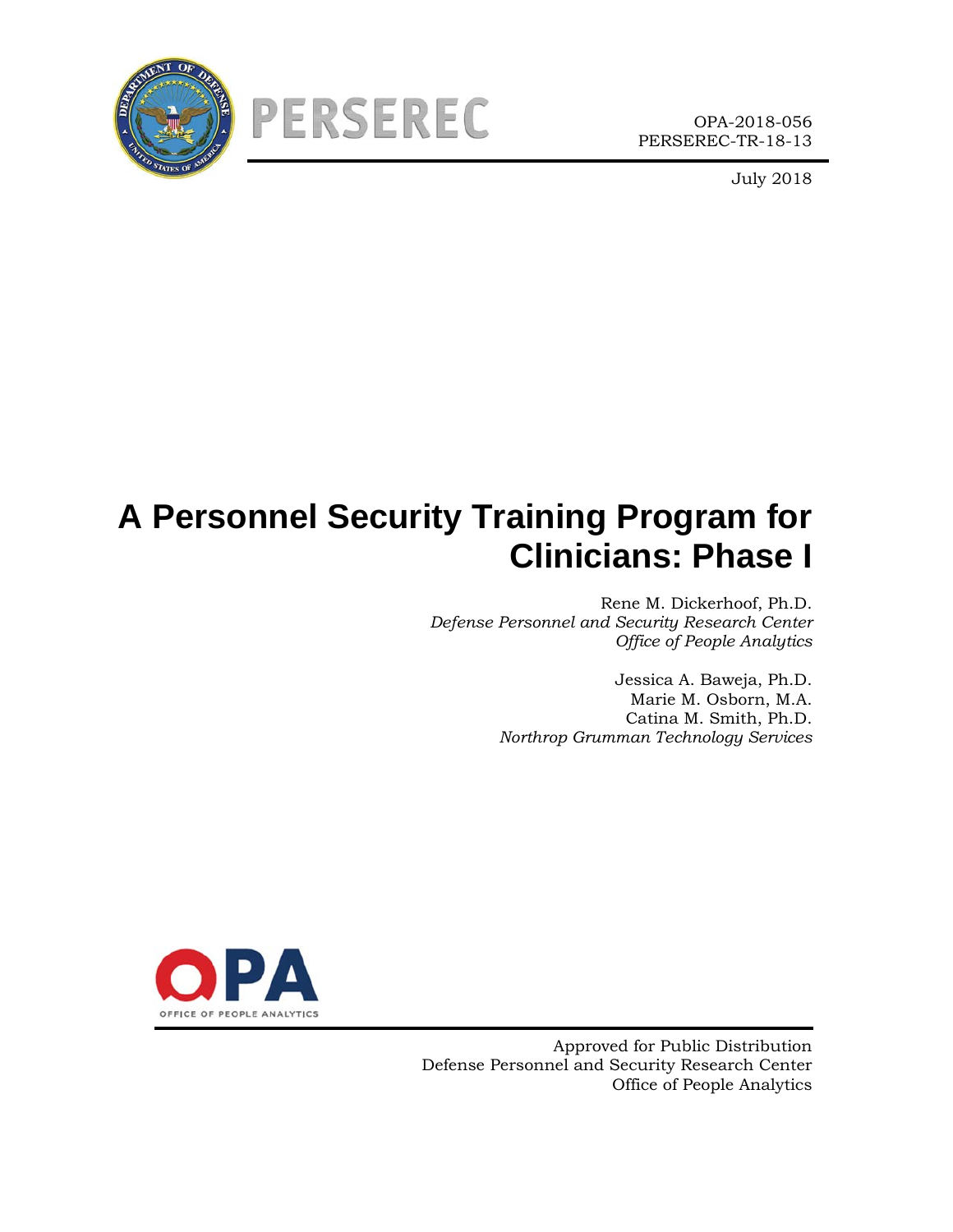#### **OPA-2018-056 PERSEREC-TR-18-13 June 2018**

#### **A Personnel Security Training Program for Clinicians: Phase I**

Rene M. Dickerhoof, Ph.D., *Defense Personnel and Security Research Center*

Jessica A. Wortman, Ph.D., Marie M. Osborn, M.A., and Catina M. Smith, Ph.D., *Northrop Grumman Technology Services*

Released by – Eric L. Lang

Defense Personnel and Security Research Center Office of People Analytics 400 Gigling Road, Seaside, CA 93955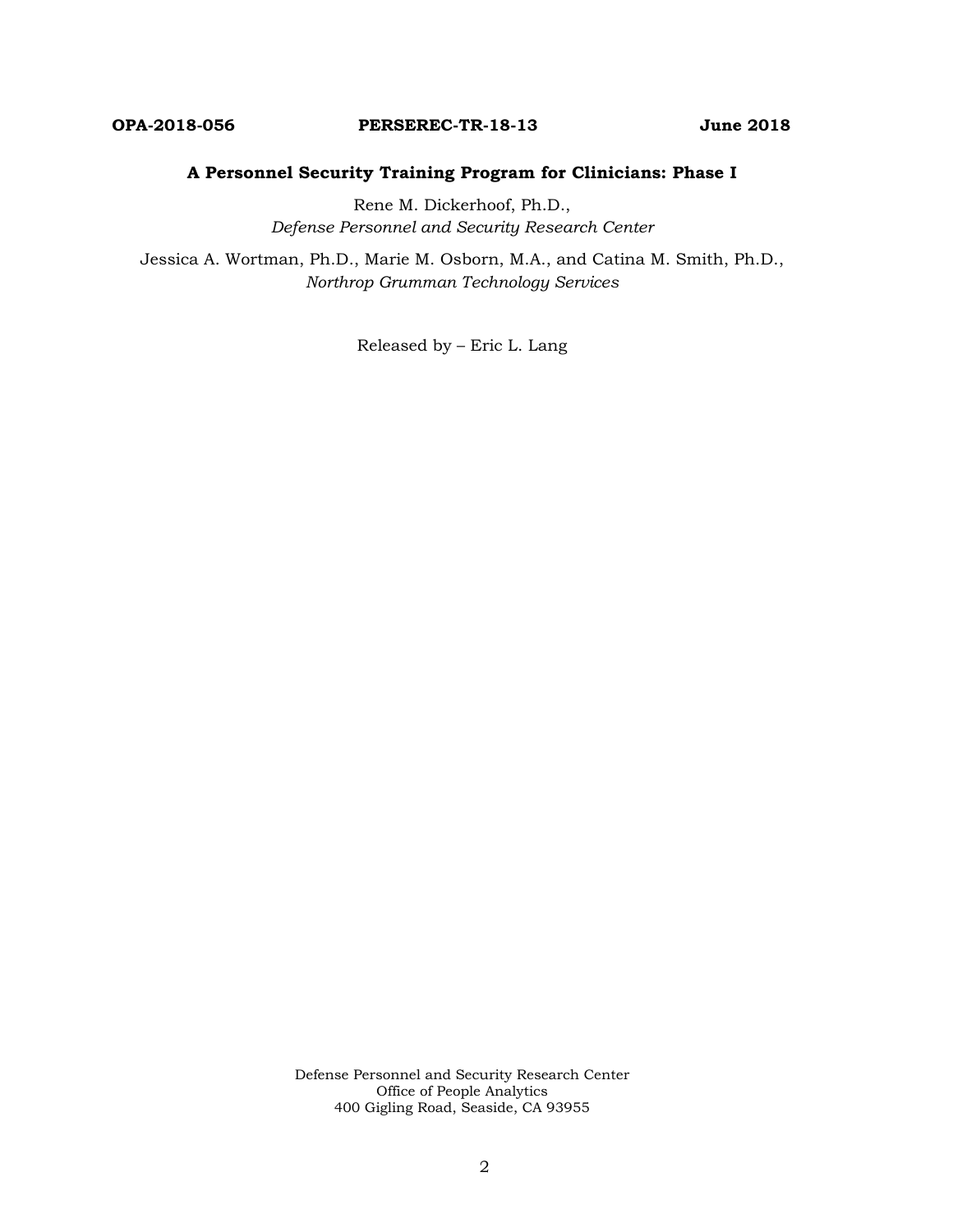| REPORT DOCUMENTATION PAGE                                                                                                                                                                                                                                                                                                                                                                                                                                                                                                                                                                                                                                                                                                                                                                                                                                                                                                                                                                                                                                                                                                                                                                                                                                                                                                                                                                                                                                                                                                                                                                                                                                                                                                                                                                                                                                                                                                                                                                                                                                                                                                                                                                                                                          |                                                                                                                                                                                                                                                                                                                                                                                                                                                                                                                                                                                                                                                                                                                                                                                                                                                                                                                    |                              |                               | Form Approved<br>OMB No. 0704-0188                                                                                              |                  |                                                               |
|----------------------------------------------------------------------------------------------------------------------------------------------------------------------------------------------------------------------------------------------------------------------------------------------------------------------------------------------------------------------------------------------------------------------------------------------------------------------------------------------------------------------------------------------------------------------------------------------------------------------------------------------------------------------------------------------------------------------------------------------------------------------------------------------------------------------------------------------------------------------------------------------------------------------------------------------------------------------------------------------------------------------------------------------------------------------------------------------------------------------------------------------------------------------------------------------------------------------------------------------------------------------------------------------------------------------------------------------------------------------------------------------------------------------------------------------------------------------------------------------------------------------------------------------------------------------------------------------------------------------------------------------------------------------------------------------------------------------------------------------------------------------------------------------------------------------------------------------------------------------------------------------------------------------------------------------------------------------------------------------------------------------------------------------------------------------------------------------------------------------------------------------------------------------------------------------------------------------------------------------------|--------------------------------------------------------------------------------------------------------------------------------------------------------------------------------------------------------------------------------------------------------------------------------------------------------------------------------------------------------------------------------------------------------------------------------------------------------------------------------------------------------------------------------------------------------------------------------------------------------------------------------------------------------------------------------------------------------------------------------------------------------------------------------------------------------------------------------------------------------------------------------------------------------------------|------------------------------|-------------------------------|---------------------------------------------------------------------------------------------------------------------------------|------------------|---------------------------------------------------------------|
|                                                                                                                                                                                                                                                                                                                                                                                                                                                                                                                                                                                                                                                                                                                                                                                                                                                                                                                                                                                                                                                                                                                                                                                                                                                                                                                                                                                                                                                                                                                                                                                                                                                                                                                                                                                                                                                                                                                                                                                                                                                                                                                                                                                                                                                    | The public reporting burden for this collection of information is estimated to average 1 hour per response, including the time<br>for reviewing instructions, searching existing data sources, gathering and maintaining the data needed, and completing and<br>reviewing the collection of information. Send comments regarding this burden estimate or any other aspect of this collection<br>of information, including suggestions for reducing the burden, to Department of Defense, Washington Headquarters Services,<br>Directorate for Information Operations and Reports (0704-0188), 1215 Jefferson Davis Highway, Suite 1204, Arlington, VA<br>22202-4302. Respondents should be aware that notwithstanding any other provision of law, no person shall be subject to any<br>penalty for failing to comply with a collection of information if it does not display a currently valid OMB control number. |                              |                               |                                                                                                                                 |                  |                                                               |
| 1.                                                                                                                                                                                                                                                                                                                                                                                                                                                                                                                                                                                                                                                                                                                                                                                                                                                                                                                                                                                                                                                                                                                                                                                                                                                                                                                                                                                                                                                                                                                                                                                                                                                                                                                                                                                                                                                                                                                                                                                                                                                                                                                                                                                                                                                 | REPORT TYPE: Technical<br>2.<br><b>REPORT DATE:</b><br>3.<br>DATES COVERED:<br>Report                                                                                                                                                                                                                                                                                                                                                                                                                                                                                                                                                                                                                                                                                                                                                                                                                              |                              |                               |                                                                                                                                 |                  |                                                               |
|                                                                                                                                                                                                                                                                                                                                                                                                                                                                                                                                                                                                                                                                                                                                                                                                                                                                                                                                                                                                                                                                                                                                                                                                                                                                                                                                                                                                                                                                                                                                                                                                                                                                                                                                                                                                                                                                                                                                                                                                                                                                                                                                                                                                                                                    |                                                                                                                                                                                                                                                                                                                                                                                                                                                                                                                                                                                                                                                                                                                                                                                                                                                                                                                    |                              | 5a. CONTRACT NUMBER:          |                                                                                                                                 |                  |                                                               |
| 4.                                                                                                                                                                                                                                                                                                                                                                                                                                                                                                                                                                                                                                                                                                                                                                                                                                                                                                                                                                                                                                                                                                                                                                                                                                                                                                                                                                                                                                                                                                                                                                                                                                                                                                                                                                                                                                                                                                                                                                                                                                                                                                                                                                                                                                                 | TITLE: A Personnel Security Training Program<br>for Clinicians: Phase I                                                                                                                                                                                                                                                                                                                                                                                                                                                                                                                                                                                                                                                                                                                                                                                                                                            |                              | 5b. GRANT NUMBER:             |                                                                                                                                 |                  |                                                               |
|                                                                                                                                                                                                                                                                                                                                                                                                                                                                                                                                                                                                                                                                                                                                                                                                                                                                                                                                                                                                                                                                                                                                                                                                                                                                                                                                                                                                                                                                                                                                                                                                                                                                                                                                                                                                                                                                                                                                                                                                                                                                                                                                                                                                                                                    |                                                                                                                                                                                                                                                                                                                                                                                                                                                                                                                                                                                                                                                                                                                                                                                                                                                                                                                    | 5c. PROGRAM ELEMENT NUMBER:  |                               |                                                                                                                                 |                  |                                                               |
| 6.                                                                                                                                                                                                                                                                                                                                                                                                                                                                                                                                                                                                                                                                                                                                                                                                                                                                                                                                                                                                                                                                                                                                                                                                                                                                                                                                                                                                                                                                                                                                                                                                                                                                                                                                                                                                                                                                                                                                                                                                                                                                                                                                                                                                                                                 | AUTHOR(S): Rene M. Dickerhoof, Ph.D., Jessica<br>A. Baweja, Ph.D., Marie M. Osborn, M.A., Catina                                                                                                                                                                                                                                                                                                                                                                                                                                                                                                                                                                                                                                                                                                                                                                                                                   |                              | 5d. PROJECT NUMBER:           |                                                                                                                                 |                  |                                                               |
|                                                                                                                                                                                                                                                                                                                                                                                                                                                                                                                                                                                                                                                                                                                                                                                                                                                                                                                                                                                                                                                                                                                                                                                                                                                                                                                                                                                                                                                                                                                                                                                                                                                                                                                                                                                                                                                                                                                                                                                                                                                                                                                                                                                                                                                    |                                                                                                                                                                                                                                                                                                                                                                                                                                                                                                                                                                                                                                                                                                                                                                                                                                                                                                                    |                              | 5e. TASK NUMBER:              |                                                                                                                                 |                  |                                                               |
|                                                                                                                                                                                                                                                                                                                                                                                                                                                                                                                                                                                                                                                                                                                                                                                                                                                                                                                                                                                                                                                                                                                                                                                                                                                                                                                                                                                                                                                                                                                                                                                                                                                                                                                                                                                                                                                                                                                                                                                                                                                                                                                                                                                                                                                    | M. Smith, Ph.D.                                                                                                                                                                                                                                                                                                                                                                                                                                                                                                                                                                                                                                                                                                                                                                                                                                                                                                    |                              |                               | 5f. WORK UNIT NUMBER:                                                                                                           |                  |                                                               |
| 7.                                                                                                                                                                                                                                                                                                                                                                                                                                                                                                                                                                                                                                                                                                                                                                                                                                                                                                                                                                                                                                                                                                                                                                                                                                                                                                                                                                                                                                                                                                                                                                                                                                                                                                                                                                                                                                                                                                                                                                                                                                                                                                                                                                                                                                                 | PERFORMING ORGANIZATION NAME(S) AND<br>ADDRESS(ES):<br>Defense Personnel and Security Research Center<br>Office of People Analytics<br>400 Gigling Road<br>Seaside, CA 93955                                                                                                                                                                                                                                                                                                                                                                                                                                                                                                                                                                                                                                                                                                                                       |                              |                               | 8.<br>PERFORMING ORGANIZATION REPORT NUMBER<br>PERSEREC:<br>There are two report numbers -<br>PERSEREC-TR-18-13<br>OPA-2018-056 |                  |                                                               |
| 9.                                                                                                                                                                                                                                                                                                                                                                                                                                                                                                                                                                                                                                                                                                                                                                                                                                                                                                                                                                                                                                                                                                                                                                                                                                                                                                                                                                                                                                                                                                                                                                                                                                                                                                                                                                                                                                                                                                                                                                                                                                                                                                                                                                                                                                                 | SPONSORING/MONITORING AGENCY NAME(S)                                                                                                                                                                                                                                                                                                                                                                                                                                                                                                                                                                                                                                                                                                                                                                                                                                                                               |                              |                               | 10. SPONSORING/MONITOR'S ACRONYM(S): PAC                                                                                        |                  |                                                               |
| AND ADDRESS(ES): Performance Accountability<br>Counsel                                                                                                                                                                                                                                                                                                                                                                                                                                                                                                                                                                                                                                                                                                                                                                                                                                                                                                                                                                                                                                                                                                                                                                                                                                                                                                                                                                                                                                                                                                                                                                                                                                                                                                                                                                                                                                                                                                                                                                                                                                                                                                                                                                                             |                                                                                                                                                                                                                                                                                                                                                                                                                                                                                                                                                                                                                                                                                                                                                                                                                                                                                                                    |                              |                               | 11. SPONSORING/MONITOR'S REPORT NUMBER(S):                                                                                      |                  |                                                               |
|                                                                                                                                                                                                                                                                                                                                                                                                                                                                                                                                                                                                                                                                                                                                                                                                                                                                                                                                                                                                                                                                                                                                                                                                                                                                                                                                                                                                                                                                                                                                                                                                                                                                                                                                                                                                                                                                                                                                                                                                                                                                                                                                                                                                                                                    | 12. DISTRIBUTION/AVAILABILITY STATEMENT: A                                                                                                                                                                                                                                                                                                                                                                                                                                                                                                                                                                                                                                                                                                                                                                                                                                                                         |                              |                               |                                                                                                                                 |                  |                                                               |
|                                                                                                                                                                                                                                                                                                                                                                                                                                                                                                                                                                                                                                                                                                                                                                                                                                                                                                                                                                                                                                                                                                                                                                                                                                                                                                                                                                                                                                                                                                                                                                                                                                                                                                                                                                                                                                                                                                                                                                                                                                                                                                                                                                                                                                                    | 13. SUPPLEMENTARY NOTES:                                                                                                                                                                                                                                                                                                                                                                                                                                                                                                                                                                                                                                                                                                                                                                                                                                                                                           |                              |                               |                                                                                                                                 |                  |                                                               |
| 14. ABSTRACT: Prior DoD personnel security research identified interest in a cadre of personnel-security-trained clinicians<br>(i.e., psychologists and psychiatrists) to consult on mental-health-related background investigation and adjudication<br>issues (Senholzi et al., 2016; Shedler & Lang, 2015). The current initiative assessed this point further by (1)<br>characterizing specific use of and need for clinicians under current mental health vetting procedures, (2) assessing<br>current clinician workload to inform future resource needs, and (3) identifying preexisting personnel security training<br>resources for potential clinician use. Findings confirmed that a cadre of readily accessible consulting clinicians can<br>improve interactions with subjects' mental health providers, interpretation of mental health records, identification of<br>psychological evaluators (particularly for contract employees), and receipt of psychological evaluations based on<br>personnel-security-centric assessment. Although mental health issues are self-reported in only about 15,900 (2.3%)<br>scheduled National Background Investigation Bureau investigations annually $(\sim 9,800)$ initial investigations [1.4%] and<br>$\sim$ 6,100 periodic reinvestigations [0.9%], respectively], clinician consulting needs applicable to these cases are not<br>inconsequential. Furthermore, this estimate does not include the approximate 3,100 Adjudicative Guideline I:<br>Psychological Condition incident reports that arise in between initial and periodic reinvestigations each year for centrally<br>adjudicated DoD clearances (~6.0% of all DoD incidents reported annually; see Jaros et al., 2017). In many of these<br>instances, a group of consulting clinicians could help to ensure the collection of independent, fair, and standardized<br>psychological feedback. Finally, three preexisting personnel security resources were identified to inform future clinician<br>training program implementation efforts. These three resources are described further in this report along with various<br>"next step" recommendations to move this initiative toward an implementable training solution. |                                                                                                                                                                                                                                                                                                                                                                                                                                                                                                                                                                                                                                                                                                                                                                                                                                                                                                                    |                              |                               |                                                                                                                                 |                  |                                                               |
| 15. SUBJECT TERMS:                                                                                                                                                                                                                                                                                                                                                                                                                                                                                                                                                                                                                                                                                                                                                                                                                                                                                                                                                                                                                                                                                                                                                                                                                                                                                                                                                                                                                                                                                                                                                                                                                                                                                                                                                                                                                                                                                                                                                                                                                                                                                                                                                                                                                                 |                                                                                                                                                                                                                                                                                                                                                                                                                                                                                                                                                                                                                                                                                                                                                                                                                                                                                                                    |                              |                               |                                                                                                                                 |                  |                                                               |
|                                                                                                                                                                                                                                                                                                                                                                                                                                                                                                                                                                                                                                                                                                                                                                                                                                                                                                                                                                                                                                                                                                                                                                                                                                                                                                                                                                                                                                                                                                                                                                                                                                                                                                                                                                                                                                                                                                                                                                                                                                                                                                                                                                                                                                                    | 16. SECURITY CLASSIFICATION OF: Unclassified                                                                                                                                                                                                                                                                                                                                                                                                                                                                                                                                                                                                                                                                                                                                                                                                                                                                       |                              |                               | 17. LIMITATION<br>ΟF                                                                                                            | 18. NUMBER<br>ΟF | 19a. NAME OF<br>RESPONSIBLE PERSON:<br>Eric L. Lang, Director |
|                                                                                                                                                                                                                                                                                                                                                                                                                                                                                                                                                                                                                                                                                                                                                                                                                                                                                                                                                                                                                                                                                                                                                                                                                                                                                                                                                                                                                                                                                                                                                                                                                                                                                                                                                                                                                                                                                                                                                                                                                                                                                                                                                                                                                                                    | a. REPORT:<br>Unclassified                                                                                                                                                                                                                                                                                                                                                                                                                                                                                                                                                                                                                                                                                                                                                                                                                                                                                         | b. ABSTRACT:<br>Unclassified | c. THIS PAGE:<br>Unclassified | <b>ABSTRACT:</b>                                                                                                                | PAGES:<br>31     | 19b. TELEPHONE<br>NUMBER (Include area<br>code): 831-583-2846 |
|                                                                                                                                                                                                                                                                                                                                                                                                                                                                                                                                                                                                                                                                                                                                                                                                                                                                                                                                                                                                                                                                                                                                                                                                                                                                                                                                                                                                                                                                                                                                                                                                                                                                                                                                                                                                                                                                                                                                                                                                                                                                                                                                                                                                                                                    | Standard Form 298 (Rev. 8/98)<br>Prescribed by ANSI td. Z39.18                                                                                                                                                                                                                                                                                                                                                                                                                                                                                                                                                                                                                                                                                                                                                                                                                                                     |                              |                               |                                                                                                                                 |                  |                                                               |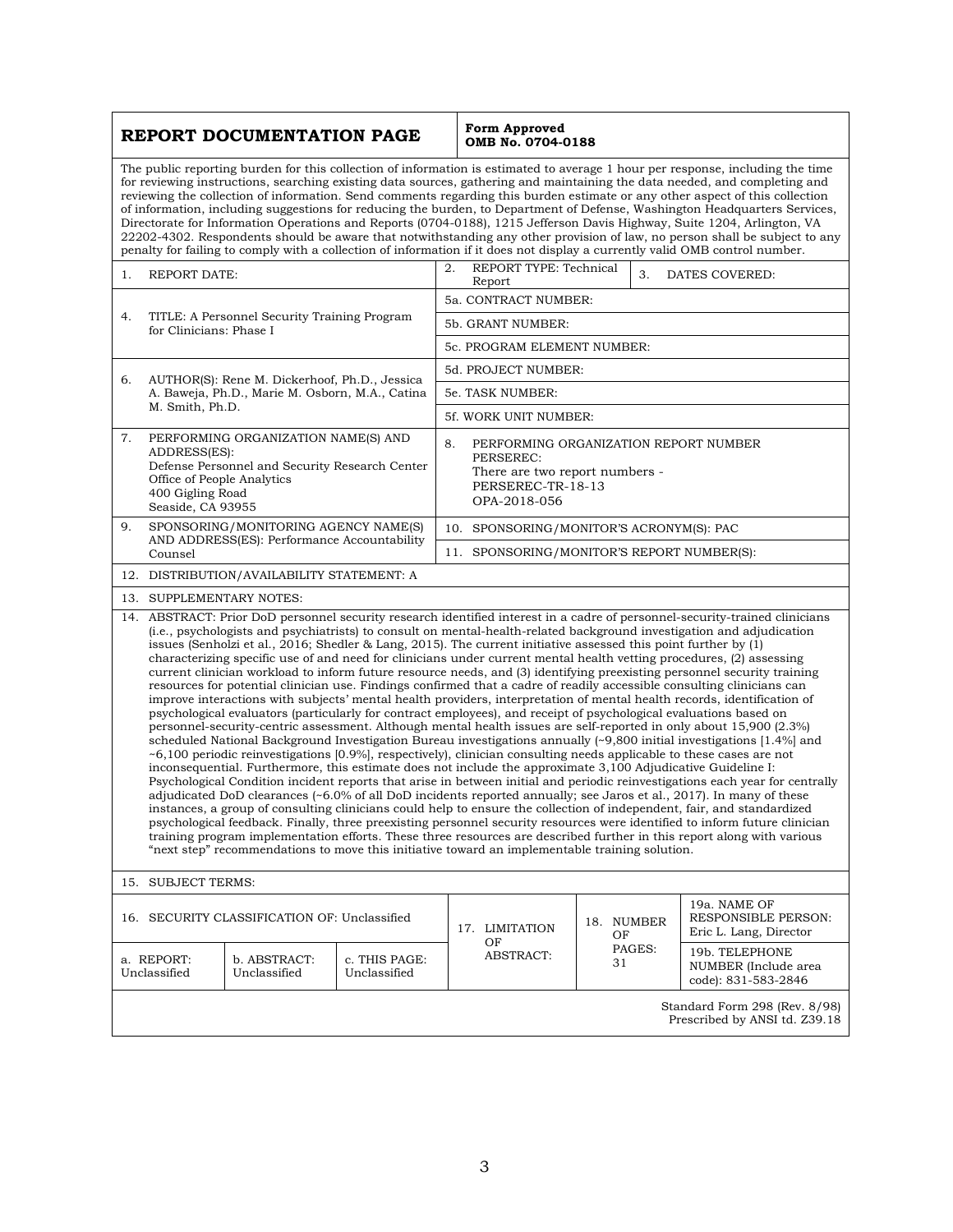#### **PREFACE**

Background investigations for national security positions are conducted to determine whether subjects are reliable, trustworthy, and loyal to the United States. With regard to psychological inquiry, these investigations are intended to ensure personnel are of sound mind and judgment to protect classified information and to hold a sensitive position. Despite the Federal Government's desire to collect mental health information in the most efficient and fair manner possible, these vetting processes are still reliant on subjects' mental health providers (a conflict of interest) and other governmentaffiliated evaluators (e.g., clinicians at military treatment facilities) who are not versed in the nexus between mental health and personnel security risk.

To improve vetting processes associated with mental health investigation and adjudication, the Defense Personnel and Security Research Center recommends a personnel security training program for clinicians who work for or on behalf of the DoD. Such a program will allow independent, personnel-security-informed clinicians to consult directly with investigators and adjudicators and will help to standardize psychological evaluations for personnel security determinations. This report is Phase I of a multiyear effort; Phase II will examine the skill set required to operate as a personnel security clinician, which will ultimately inform a training curriculum and program implementation options. Phase II will also evaluate this capability as potential shared service capability for other Federal Government departments and agencies.

> Eric L. Lang Director, PERSEREC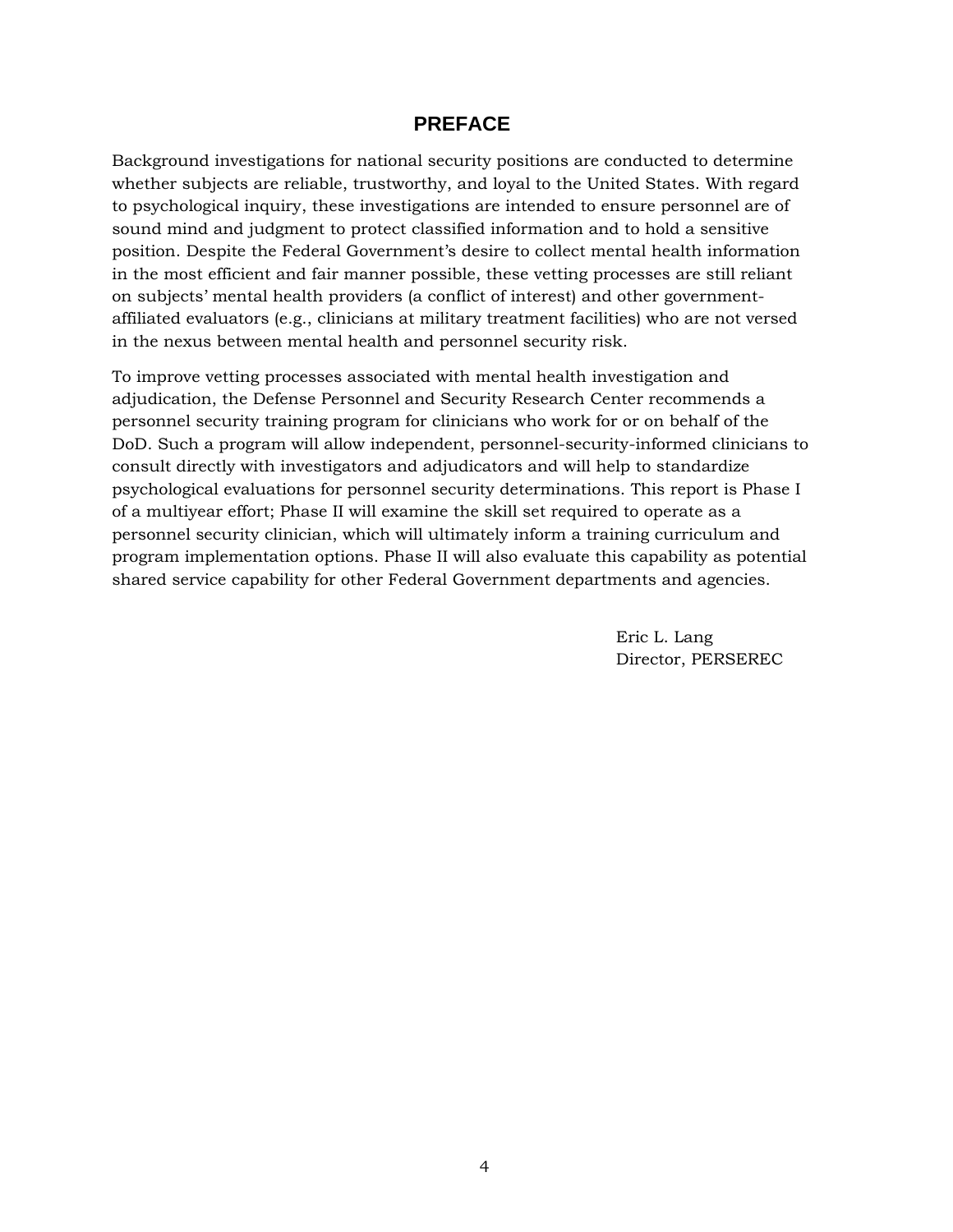# **EXECUTIVE SUMMARY**

Previous efforts to improve DoD mental health-related vetting point to a need for personnel-security-trained clinicians (i.e., psychologists and psychiatrists) to assist with background investigation and adjudication issues (Senholzi, Langham, Smith, & Shechter, 2016; Shedler & Lang, 2015). Specifically, these clinicians are desired to expedite interactions with subjects' mental health providers, to assist with interpretation of mental health records, and to obtain standardized psychological evaluations based on personnel security risk.

On behalf of the Performance Accountability Council's Research & Innovation Program, the purpose of the current initiative was to advance this identified need further by laying the groundwork for a personnel security clinician training program. The specific goals of the initiative were to

- Isolate specific operational need for and use of clinicians by engaging with personnel security subject matter experts (SMEs),
- Assess current clinician workload to inform future resource needs by summarizing available data sources, and
- Evaluate preexisting training resources for clinician use by reviewing relevant training options.

Under current National Background Investigation Bureau (NBIB) investigation processes, subjects' mental health providers are solicited to determine whether their clients are able to protect classified information. After investigators obtain this clinical opinion and any associated medical records (as appropriate), the information is included in the report of investigation (ROI) and the mental health investigation process is considered complete. Major points of contention identified by investigator SMEs during this process—which underscore operational clinician need—include difficulties gaining the cooperation of mental health providers, redundancies with medical release form processes (two releases are sometimes necessary), and interpretational issues when mental health records are acquired.

Alternatively, under current DoD Consolidated Adjudications Facility (DoD CAF) adjudication processes, when adjudicators receive ROIs and evaluate mental health concerns, they often consult with an internal CAF psychologist and/or request an external psychological evaluation before making a personnel security determination. Issues identified by adjudicator and psychologist SMEs during this process—again, underscoring operational clinician need—include interpretation of psychological records and terminology in the ROI, difficulties identifying external psychological evaluators (particularly for contract employees), and receipt of inadequate evaluations (e.g., evaluations may not contain clinician feedback that specifically informs subjects' ability to protect classified information).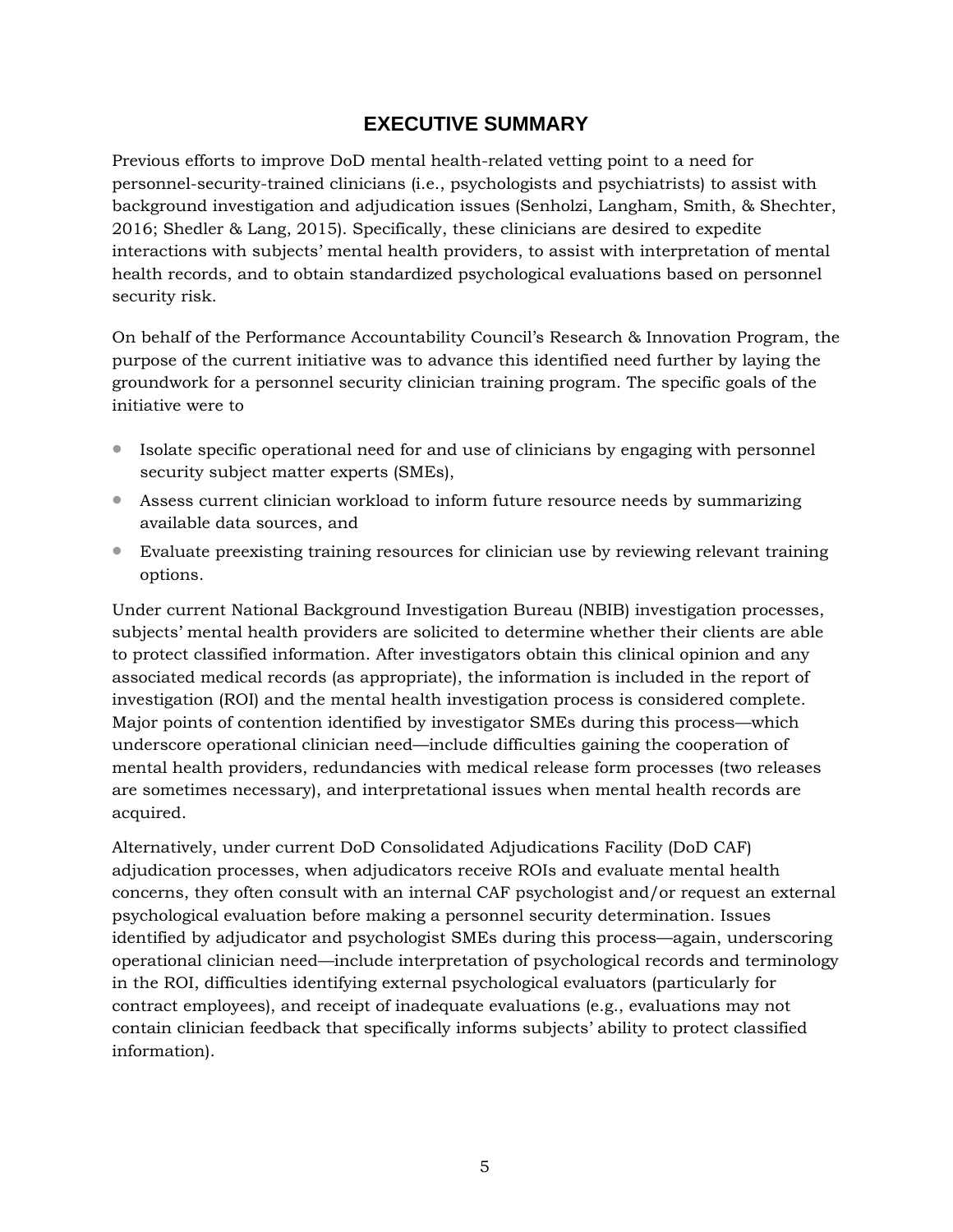An analysis of data shared by SMEs over the course of the study also provided insights into clinician workload. For example, approximately 2.3% of NBIB SF-86 initial investigations and periodic reinvestigations involve a mental health issue (~15,900 annually) and approximately 6.0% of DoD incident reports contain such a concern  $\approx 3,100$ annually; Jaros, Tadle, Ciani, Senholzi, & Dickerhoof, 2017). To address some of these cases, NBIB conducts approximately 50 reimbursable suitability/security investigations or reopens related to mental health issues, and DoD CAF psychologists oversee approximately 2,700 internal case consults with adjudicators annually. Finally, data from DoD's adjudication case management system suggest that adjudicators request approximately 3,200 evaluations annually that pertain to mental health concerns (to include alcohol/drug or sexual behavior issues). Many of these cases could be referred, in the future, to an independent cadre of readily accessible clinicians who receive specific training on Federal Government personnel security risk.

The training resource review did not yield a large number of preexisting references to be included or repurposed for a clinician personnel security training program. Despite this, however, DoD's Center for Development of Security Excellence provides overarching personnel security training programs, and DoD CAF maintains a slide deck depicting psychological evaluation processes for adjudication purposes. Lastly, in 2006, the American Psychiatric Association published clinician guidance for providing clinical opinions to Federal Government personnel security programs. These three sources— Center for Development of Security Excellence on-line training, DoD CAF slides, and the American Psychiatric Association clinician guidance—should be taken into consideration as clinician training efforts advance.

The following recommendations are advised for "next step" efforts to implement a personnel security training program for mental health clinicians:

- Conduct a job analysis to evaluate the tasks, duties, and responsibilities associated with personnel security clinicians to inform a training curriculum;
- Investigate training implementation options to identify logistical issues and to determine interest in shared service use across the Federal Government; and
- Resolve preexisting mental health vetting issues and gaps:
	- Modify the current SF-86 medical release form process to require use of only one release form for all mental health issue cases,
	- Develop official means to more precisely track mental health investigation and adjudication workload (e.g., psychological consultations and evaluations), and
	- Work toward the goal of reducing reliance on subject mental health providers given the inherent conflict of interest between treating these personnel *and* evaluating their clearance-worthiness.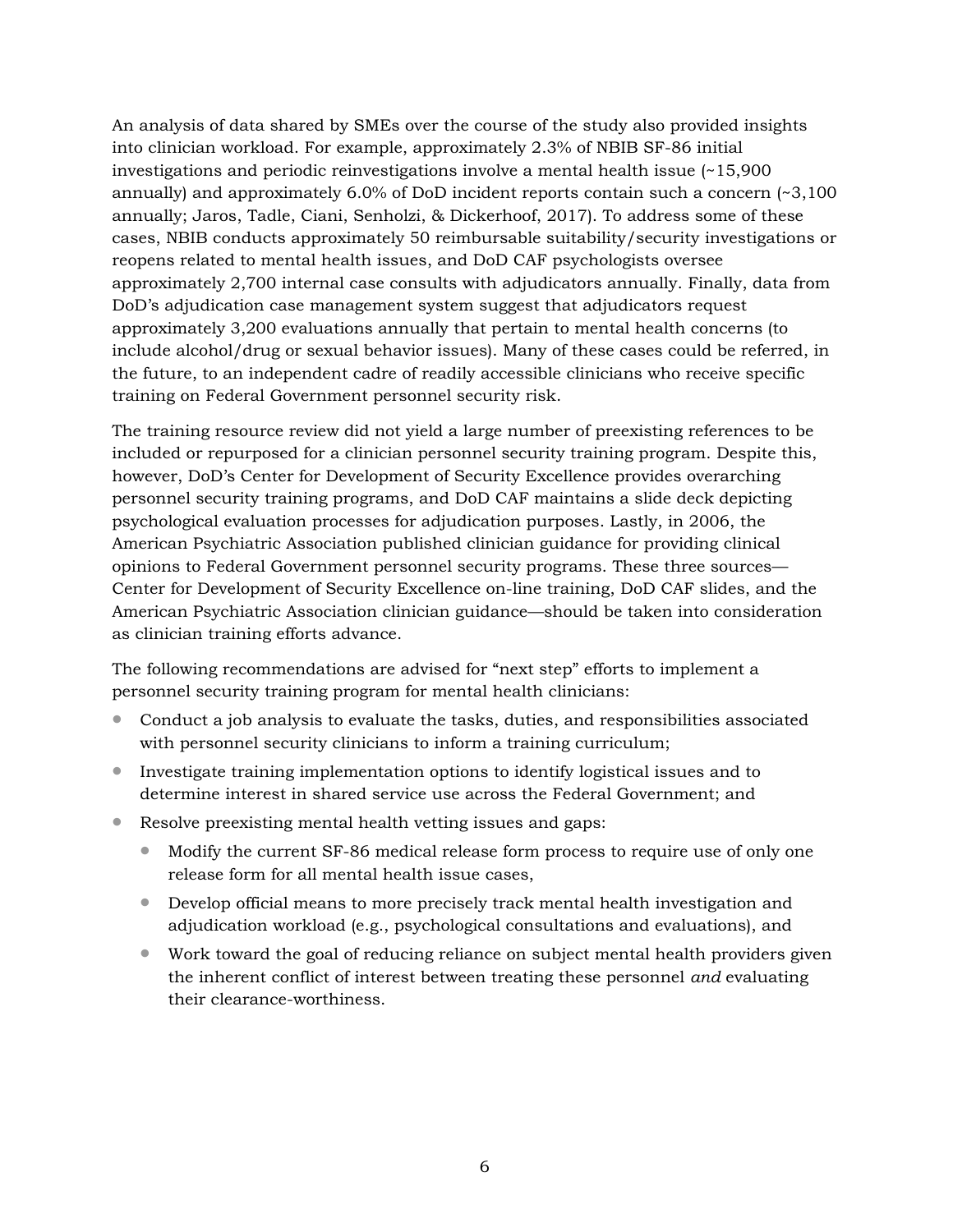# **TABLE OF CONTENTS**

| Investigation Workload 11                                                           |                                               |
|-------------------------------------------------------------------------------------|-----------------------------------------------|
| Adjudication Workload 11                                                            |                                               |
|                                                                                     |                                               |
| <b>RESULTS</b>                                                                      |                                               |
|                                                                                     |                                               |
| Current Clinician Use and Need During Investigation ____________________________ 13 |                                               |
| Current Clinician Use and Need During Adjudication<br>16                            |                                               |
|                                                                                     |                                               |
| Investigation Workload 18                                                           |                                               |
| Adjudication Workload 2000 19                                                       |                                               |
|                                                                                     |                                               |
| Personnel Security Investigations and Adjudications ____________________________ 20 |                                               |
|                                                                                     |                                               |
| DISCUSSION 25                                                                       |                                               |
|                                                                                     |                                               |
|                                                                                     |                                               |
|                                                                                     |                                               |
|                                                                                     |                                               |
|                                                                                     |                                               |
| RECOMMENDATIONS                                                                     |                                               |
| Conduct a Personnel Security Clinician Job Analysis (Phase II) ____________ 27      |                                               |
|                                                                                     |                                               |
| Resolve Preexisting Mental Health Vetting Issues and Gaps________________ 28        |                                               |
| REFERENCES <b>Example 2018</b>                                                      | $\frac{1}{\sqrt{1-\frac{1}{2}}}\frac{30}{20}$ |

# **LIST OF TABLES**

| Table 1 Estimating Adjudicator Consultations With DoD CAF Psychologists _ 20 |    |
|------------------------------------------------------------------------------|----|
| Table 2 Potential CDSE Personnel Security Training for Clinician Use         | 22 |

# **LIST OF FIGURES**

| Figure 1 Mental Health Background Investigation Process |  |
|---------------------------------------------------------|--|
| Figure 2 Mental Health Adjudication Process             |  |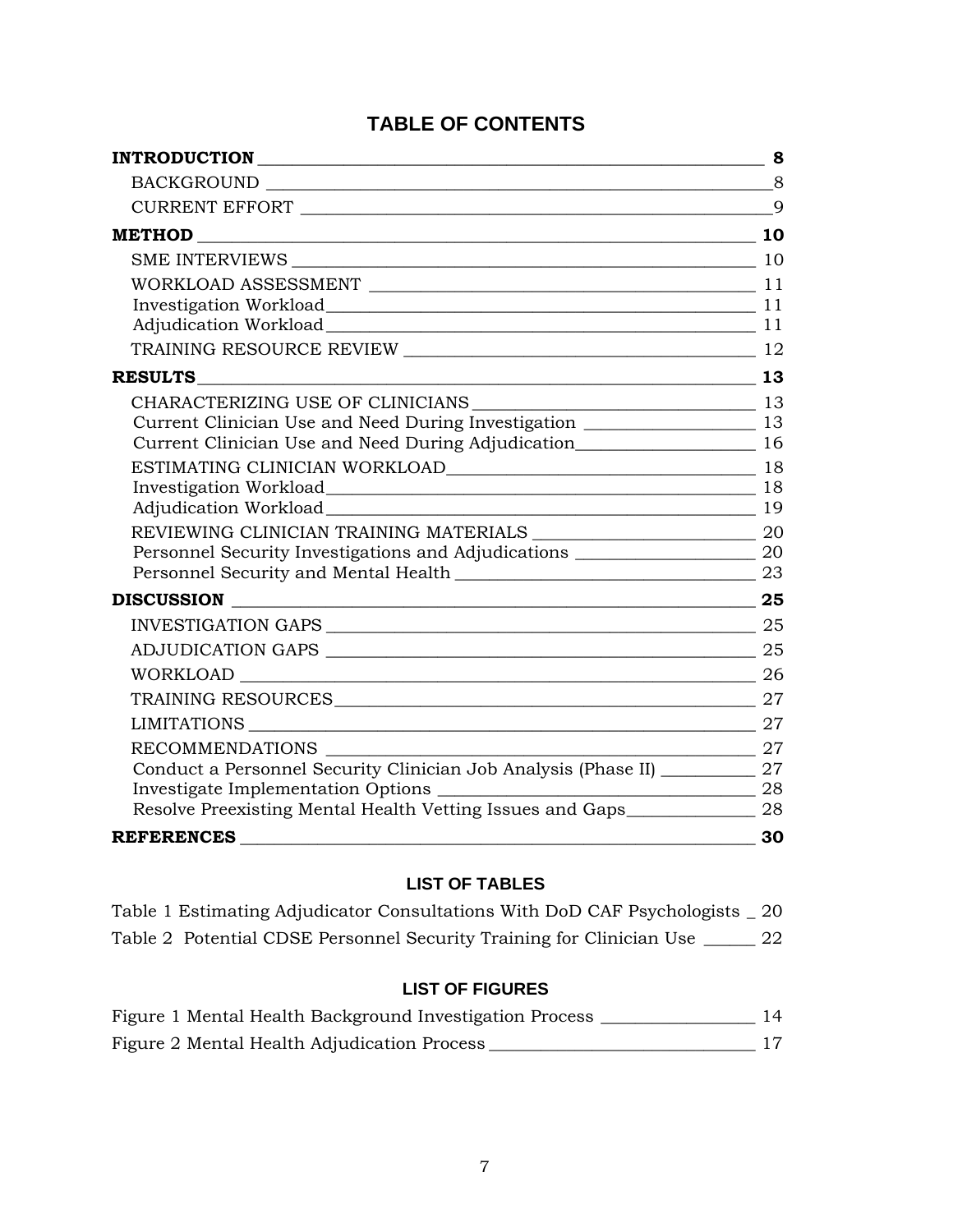### **INTRODUCTION**

<span id="page-7-0"></span>On behalf of the Performance Accountability Council's Research and Innovation Program, the Defense Personnel and Security Research Center (PERSEREC), a division of the Office of People Analytics, examined use of clinicians (i.e., psychologists and psychiatrists) who support NBIB and DoD personnel security background investigation and adjudication processes. A better understanding of current mental-health-related vetting practices and associated clinician interactions, as well as an assessment of workload and available personnel security training resources, informs initial steps to implement a standardized clinician training program.[1](#page-7-2)

This paper reports the results of a Phase I personnel security clinician training needs assessment. A Phase II study will follow, which will focus on identifying the knowledge, skills, abilities, and other characteristics necessary to operate as a personnel-securitytrained clinician. Phase II will also evaluate interest in, and feasibly of, establishing this capability as a shared service among other interested Federal Government departments and agencies.

#### <span id="page-7-1"></span>**BACKGROUND**

Federal Government personnel security proponents have been working to improve mental health vetting processes for many decades. Most recently, Section 21 (aka Q21), *Psychological and Emotional Health,* on the Standard Form 86 (SF-86), *Questionnaire for National Security Positions*, was revised to narrow mental health inquiry to a series of psychological conditions believed to more effectively target security risk.[2](#page-7-3) The ultimate intention of this relative risk approach is to generate follow-up on the greatest number of true positives (i.e., personnel who possess a condition that may pose a threat to national security) while reducing the number of false positives (i.e., personnel who do not possess such a condition).

In addition to examining procedural changes to this new line of mental health inquiry, a recent PERSEREC study also underscored the value of a readily accessible clinician cadre to address Q21 mental health investigation *and* Guideline I: Psychological Condition adjudication issues within DoD (Senholzi, Langham, Smith, & Shechter, 2016). As discussed by these authors, an independent cadre of clinicians working on behalf of the Federal Government would avoid the conflict of interest introduced when soliciting medical opinions or requesting mental health records directly from subjects' mental health providers. (That is, treatment providers should not be both therapeutic advocates and assessors of clearance worthiness.) Furthermore, a clinician cadre would also help to standardize clinician training and evaluation requirements and could ensure that "disinterested" (i.e., subject-agnostic) consultants and evaluators possess a thorough

<span id="page-7-2"></span> <sup>1</sup> As of 2018, before being asked to assess individuals' ability to protect classified information, neither subjects' mental health providers nor independent Federal Government clinical evaluators receive any formal training or guidance on the nexus between mental health issues and personnel security risk.

<span id="page-7-3"></span><sup>2</sup> Changes were approved by the Office of Management and Budget [OMB] in November 2016 and are reflected in the 2016 SF-86 questionnaire.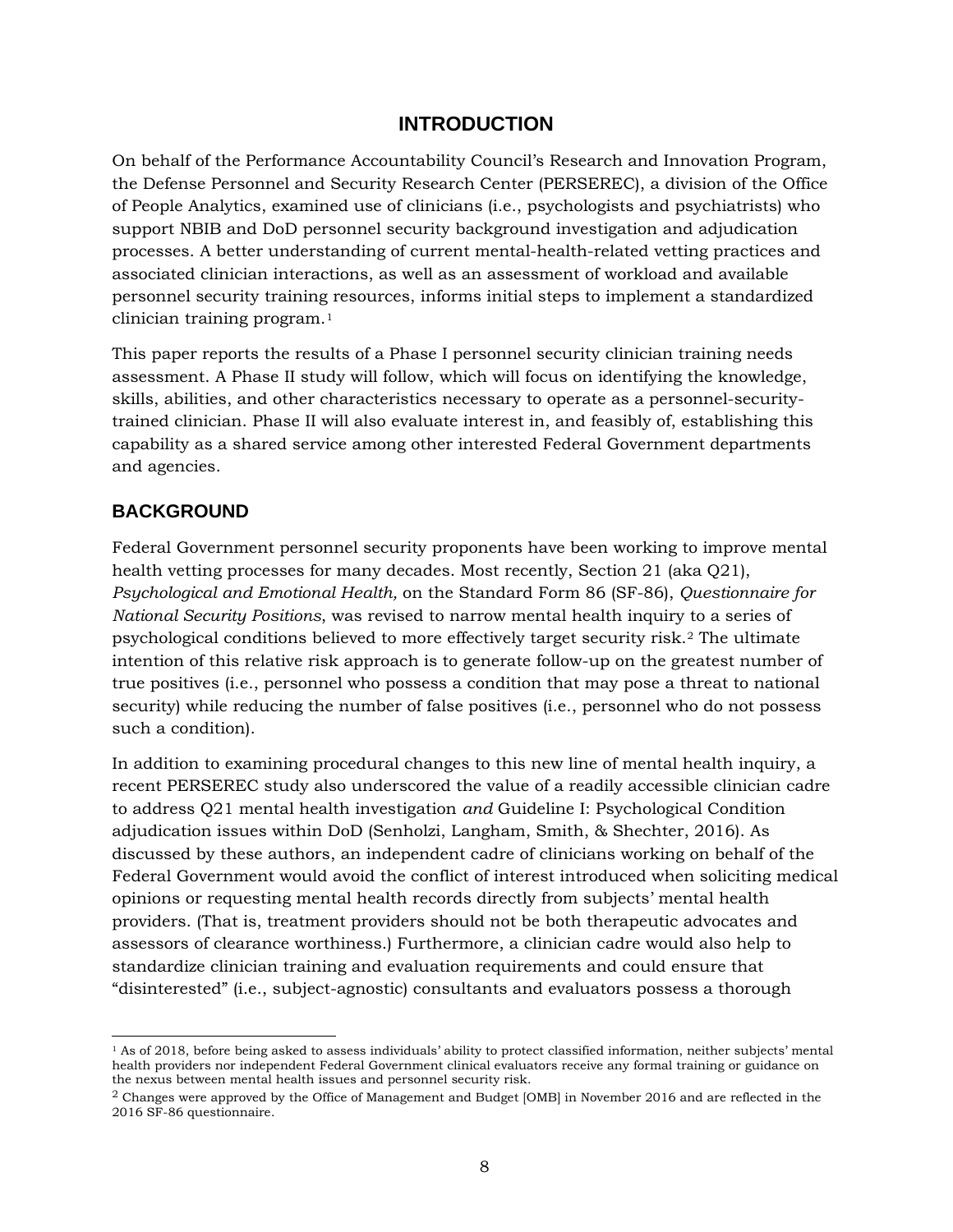understanding of the nexus between mental health issues and personnel security risk. Finally, a clinician cadre could also have a direct effect on mental health vetting timeliness. For example, a recent PERSEREC study determined that DoD incident reports associated with Guideline I: Psychological Condition issues take longer to adjudicate or close than do non-Guideline I incidents (183 days vs. 113 days on average; Jaros, Tadle, Ciani, Senholzi, & Dickerhoof, 2017). Thus, a cadre of personnel-security-trained clinicians has the potential not only to improve access to independent mental health professionals and to standardized psychological evaluations but also to streamline the overarching vetting process and expedite case resolution.

# <span id="page-8-0"></span>**CURRENT EFFORT**

The purpose of this effort was to evaluate specific operational needs, workload, and training resources applicable to personnel security clinician use. Specifically, researchers at PERSEREC evaluated need (i.e., type of work and potential workload) for independent, security-educated clinician services and identified preexisting personnel security training that could inform the establishment of a clinician training program.

Although the scope of the Performance Accountability Council Project Management Office expands beyond the Office of Personnel Management's (OPM's) National Background Investigations Bureau (NBIB) and DoD's Consolidated Adjudications Facility (DoD CAF), this research focused on investigation and adjudication procedures used by these organizations as an initial starting point. This approach was applied because NBIB conducts approximately 95% of all Executive Branch agency investigations; whereas DoD conducts approximately 75% of all Executive Branch agency adjudications. Future research will assess use of this capability as a shared service for other interested departments and agencies.

The primary research objectives were as follows:

- Characterize operational need for and use of clinicians under current investigation and adjudication processes: When, where, and how are clinicians leveraged within these vetting procedures currently, and how should they be leveraged? Where do investigators and adjudicators experience the greatest need for psychological consultations and evaluations?
- Assess clinician workload to inform future resource needs: How many cases might benefit from a readily available cadre of clinicians who can consult with investigators and adjudicators on the nexus between mental health issues and personnel security risk?
- Review preexisting training resources for clinician use: What training resources exist to bolster development of a clinician training program? Can any preexisting resources be leveraged for use in a preliminary implementation plan?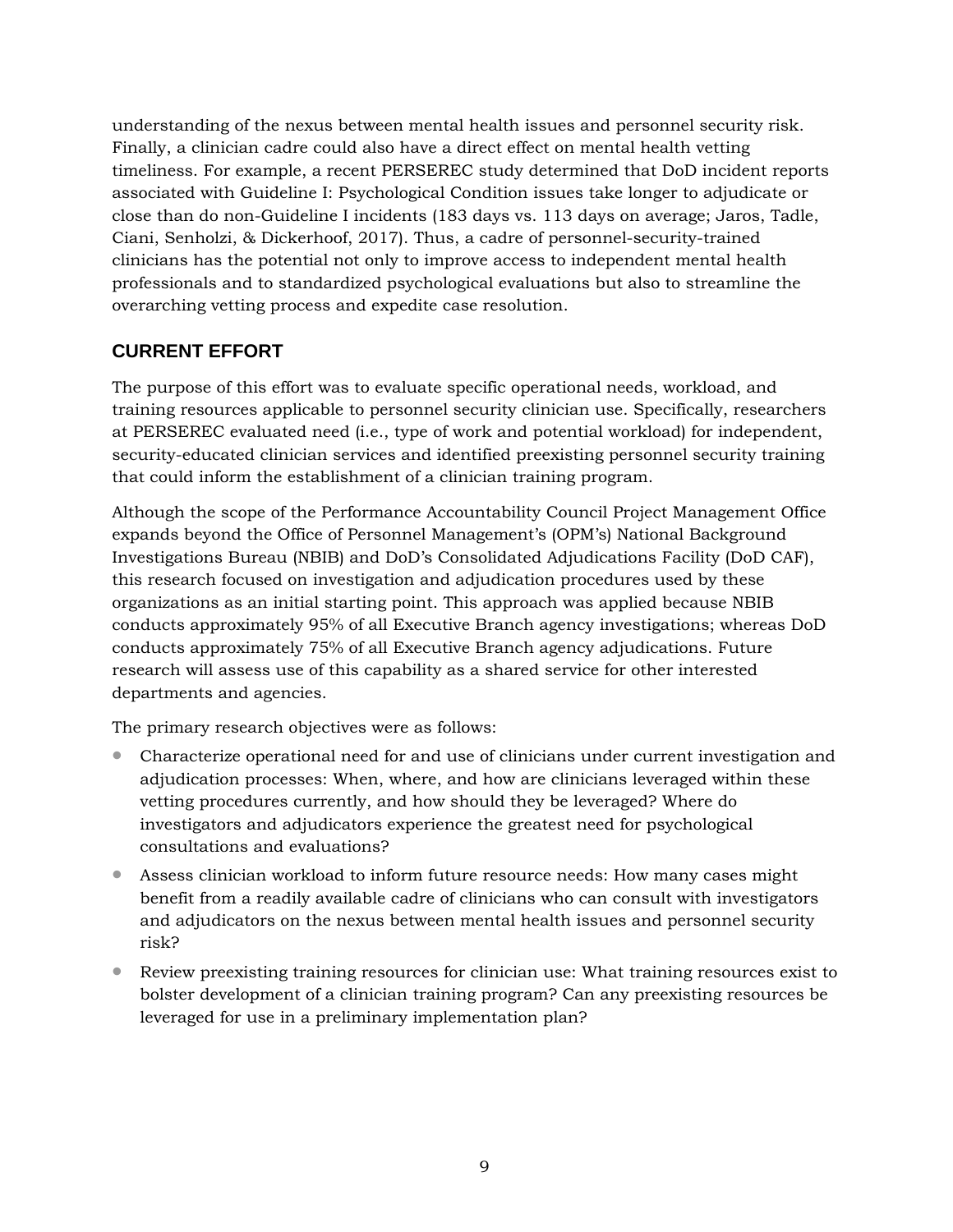### **METHOD**

<span id="page-9-0"></span>Subject matter experts (SMEs) working within the Federal Government personnel security community (NBIB and DoD specifically) were contacted to better understand mentalhealth-related vetting processes and to evaluate specific operational needs. SMEs also assisted with workload assessment by providing data from existing operational systems or by offering their own personal tracking records. SME data sources covered information on the number of mental health issues requiring investigation and adjudication broadly, as well as data tapping the number of these cases most likely to be associated with certain clinician services specifically. Finally, researchers at PERSEREC reviewed existing personnel-security-related training to establish a preliminary resource base from which to initiate a security-focused clinician training program. Each of the project methods associated with these activities is described further in the following sections.

#### <span id="page-9-1"></span>**SME INTERVIEWS**

The first objective of this research was to identify when, where, and how clinicians currently work within NBIB's and DoD's personnel security community to ultimately determine operational needs. To do this, PERSEREC reviewed resources such as OPM's *Investigator's Handbook* (2007), the *Federal Investigative Standards* (Director of National Intelligence, 2012), and the *National Security Adjudicative Guidelines* (Security Executive Agent Directive 4, Director of National Intelligence, 2017).[3](#page-9-2) This review led to the development of process maps for mental health investigation and adjudication procedures, which were refined by SMEs during a series of in-person and telephone interviews.

In addition to collecting SME feedback on process maps, interviews with these individuals focused on investigator and adjudicator experiences with mental health vetting issues and perceptions of how a security-trained clinician solution could complement and improve current practices. Feedback from the interviews was consolidated into summaries of key vetting issues, which underscore areas where assistance from clinicians is needed.

In total, 19 SMEs participated in semi-structured interviews: 7 within NBIB and 12 within DoD. These individuals included<sup>[4](#page-9-3)</sup>

- DoD CAF psychologists,
- DoD CAF branch chief,
- DoD CAF adjudicator (with Adjudicative Guideline I: Psychological Condition oversight responsibilities),
- DoD CAF legal representative,
- DoD CAF metrics management and program analyst,
- Defense Manpower Data Center Case Adjudications Tracking System data request representatives,

<span id="page-9-3"></span><span id="page-9-2"></span> <sup>3</sup> Although SEAD 4 (published June 2017) is the most recent authority for the *National Security Adjudication*  <sup>4</sup> The list of SMEs is presented in the order of actual interactions; all SMEs were engaged through the appropriate chain of command prior to scheduling in-person meetings or telephone calls.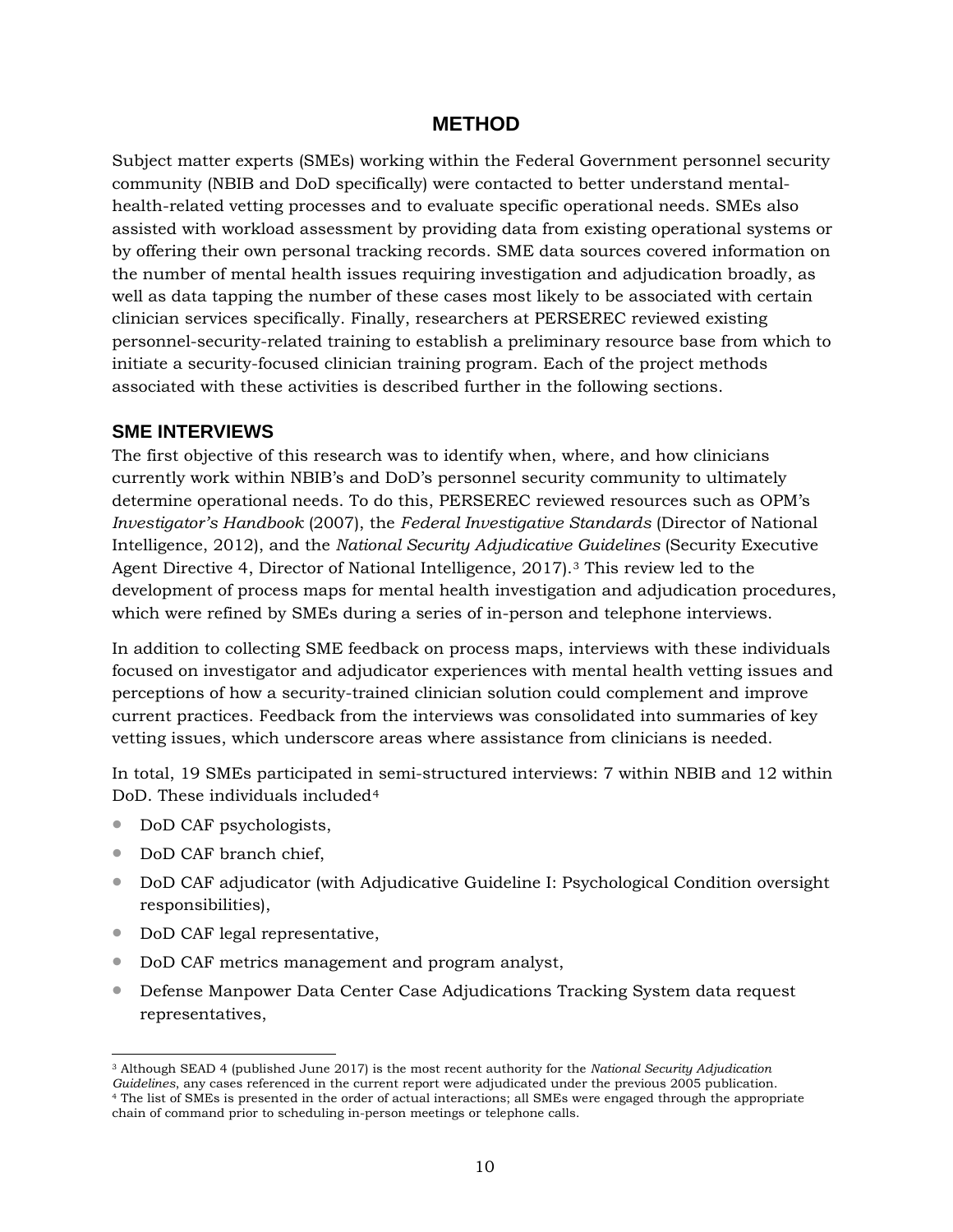- Center for the Development of Security Excellence (CDSE) program chiefs,
- Military and civilian treatment provider employed at a medical treatment facility,
- Executive program managers at NBIB,
- NBIB quality review manager, and
- <span id="page-10-0"></span>• NBIB special agents.

#### **WORKLOAD ASSESSMENT**

The second objective of this research was to identify relevant data that could help estimate the clinician workload generated by mental-health-related investigation and adjudication. These processes are described next.

#### <span id="page-10-1"></span>**Investigation Workload**

Under the current personnel security investigation process, investigators reach out to subjects' mental health providers to collect further information relevant to affirmative (i.e., "Yes") SF-86 Q21 responses. Investigators must track down these treatment providers, obtain signatures on medical release forms, and, if applicable and accessible, collect medical records for inclusion in the report of investigation (ROI).[5](#page-10-3)

To estimate workload associated with this investigation process, researchers at PERSEREC reviewed information from SMEs on mental health issue cases investigated each year. Specifically, an NBIB quality review manager provided data on the number of *scheduled* initial investigations and periodic reinvestigations (PRs) that require Q21 follow-up, the number of cases *closed* that contain a medical (MEDI) check (i.e., an interview with a mental health provider), and the number of Q21-related reimbursable suitability/security investigations (RSIs) and reopens. RSIs generally occur when more investigative work that goes beyond typical investigation scope is requested by the receiving agency (i.e., the customer). Conversely, reopens occur when an investigation fails to meet coverage requirements as determined by NBIB. Ultimately, the results of the investigation workload analysis provide a general sense of the number of cases occurring annually for which clinicians could be used to improve the quality and efficiency of mental health investigation processes.

#### <span id="page-10-2"></span>**Adjudication Workload**

Under the current personnel security adjudication process clinicians provide input in two distinct instances. In the first instance, the clinician input comes from one of two internally employed CAF psychologists who offer consultations to CAF adjudicators on an as-needed and voluntary basis. Generally, these CAF psychologist consultations are requested by adjudicators when high-priority mental health concerns exist (e.g., suicide or sexual assault-related issues), when subjects provide rebuttal responses during due

<span id="page-10-3"></span> <sup>5</sup> The ROI is the final report written by the attending investigator; it outlines the findings and conclusions of the investigation.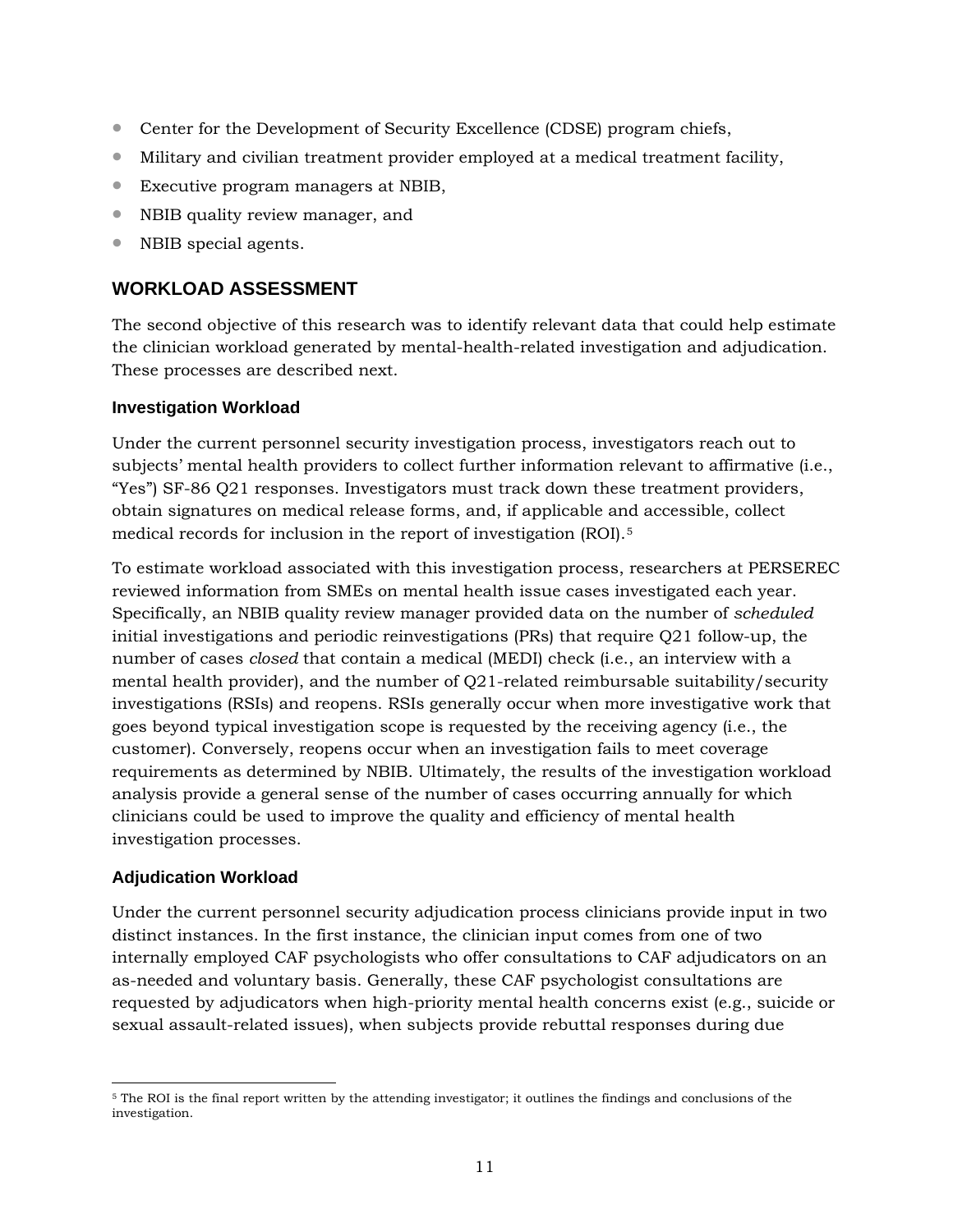process, when guidance is needed to understand medical opinions (i.e., psychological evaluations), or when language in investigator's ROIs cannot not be easily interpreted.

In the second instance, clinician input comes from mental health professionals living in close proximity to investigation subjects. In these cases—and sometimes based on a DoD CAF psychologist's recommendation—adjudicators request psychological evaluations from independent (CAF external) clinicians to help inform the personnel security clearance eligibility determination. These psychological evaluations are typically conducted by clinicians employed at military treatment facilities who regularly serve the healthcare needs of service members and (sometimes) civilians.[6](#page-11-1) To obtain evaluations for contractors, who cannot go to military treatment facilities, clinicians must be identified elsewhere.<sup>[7](#page-11-2)</sup>

To estimate consultation workload, CAF psychologists provided FY15, FY16, and FY17 data from their personal case-tracking files reflecting the number of mental health issues requiring adjudicator/psychologist engagement. CAF psychologists currently track this workload manually because no formal tracking system for these psychological consultations exists to date.

More formalized data were available for estimating actual evaluation workload. In this instance, the DoD CAF metrics team provided access to information maintained in the operational tracking system for adjudication processes. These data covered case-level FY15, FY16, and FY17 adjudicator "requests for evaluation" made to subjects' security managers. Although these evaluation requests do not equate to a confirmation that evaluations actually occurred, this data element was deemed a reasonable proxy resource for tapping this anticipated workload.

#### <span id="page-11-0"></span>**TRAINING RESOURCE REVIEW**

The third objective of this initiative was to identify existing training that is relevant to the needs of a personnel security clinician curriculum. To this end, PERSEREC reviewed accessible resources that could be used to supplement a clinician training program. Training sources identified in this review included (a) DoD CDSE on-line resources, (b) NBIB investigator training, (c) DoD CAF adjudicator training, (d) DoD CAF psychologist training, and (e) clinician resources available to the public or to those with professional memberships (i.e., American Psychological Association, American Psychiatric Association). Review results focused on trainings that were broadly relevant to personnel security vetting within the Federal Government as well as trainings specific to mental health vetting for national security purposes.

<span id="page-11-1"></span> <sup>6</sup> Importantly, CAF psychologists do not provide psychological evaluations themselves.

<span id="page-11-2"></span><sup>7</sup> DoD CAF is currently evaluating a process to oversee contractor psychological assessments at no cost to subjects. Although no standardized training is associated with this process as of yet, this effort underscores the need for readily accessible clinician evaluation services.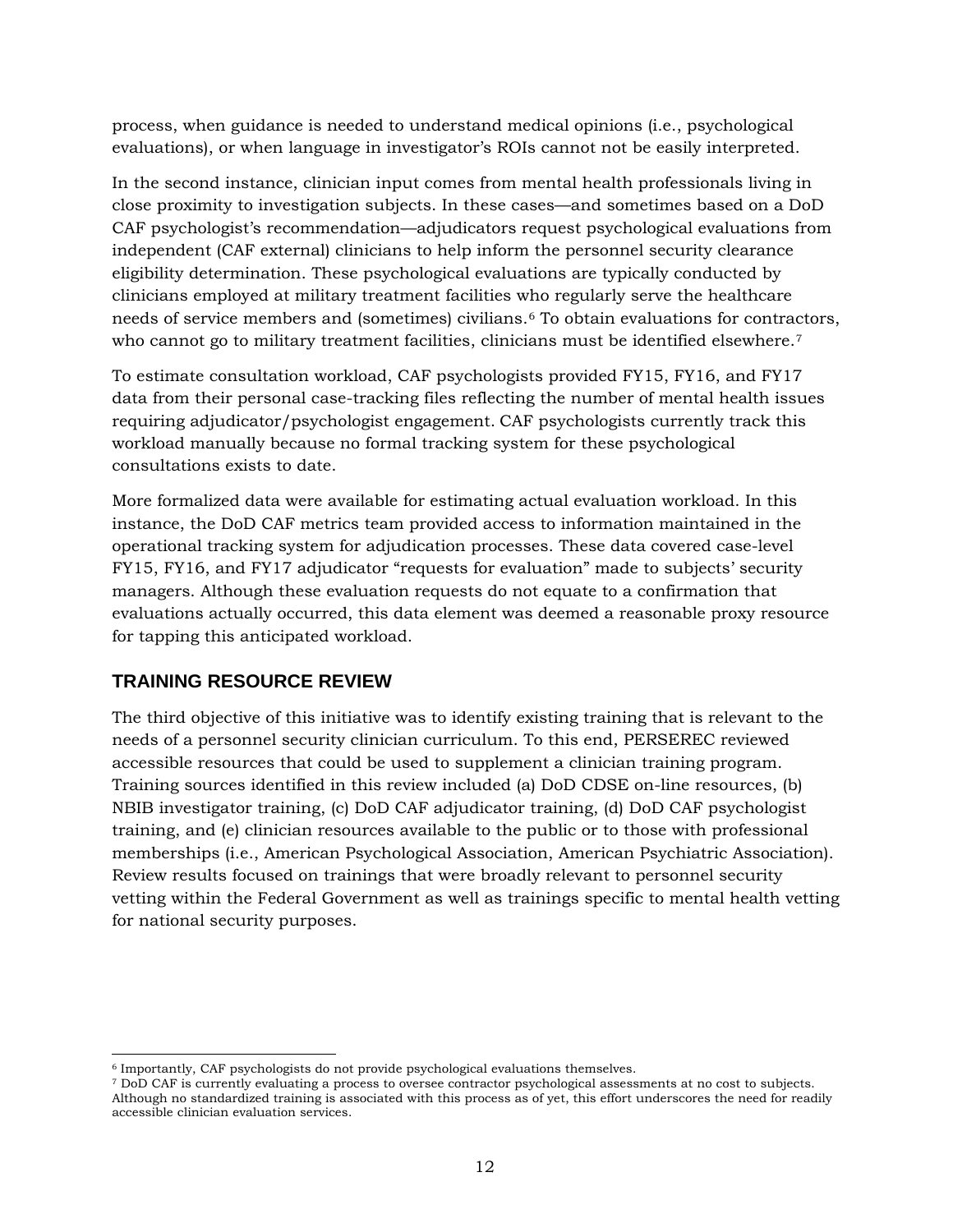# **RESULTS**

<span id="page-12-0"></span>Study results, grouped by research objective, include (a) a description of current mentalhealth-related vetting processes and identified areas of clinician need, (b) an assessment of clinician workload, and (c) a description of existing training resources that can assist with establishing a clinician training program.

## <span id="page-12-1"></span>**CHARACTERIZING USE OF CLINICIANS**

Before implementing a clinician training program, the steps involved in current mental health vetting procedures needed to be documented. Furthermore, the issue areas for mental health vetting needed to be outlined to clarify where and how clinicians might best serve investigators and adjudicators.

#### <span id="page-12-2"></span>**Current Clinician Use and Need During Investigation**

Figure 1 displays an overarching process map for mental health issue investigation processes. As shown, when an issue is identified, investigators reach out to subjects' mental health providers to elicit opinions regarding their ability to protect classified information. This task requires, at a minimum, use of the SF-86 Health Insurance Portability and Accountability Act (HIPAA) medical release form. However, if treatment providers respond "Yes" to having concerns about subjects' judgment, reliability, or ability to safeguard classified national security information (Q1 on the release form), a more specific release form is necessary. This form, the Office of Personnel Management's Specific Release (i.e., the OFI-16A), authorizes any Federal investigator, special agent, or accredited representative of OPM, or other Federal investigative agency, to obtain additional medical information (e.g., medication sheets, treatment attendance sheets, drug test results).

Upon obtaining feedback based on one or both of these forms—assuming information is deemed sufficient under a quality review process—investigators append the relevant information to the ROIs, and the mental health investigation process is considered complete. If investigators are unable to reach treatment providers after a reasonable number of attempts, they note this in the ROIs, and these cases undergo quality review to ensure that further investigative follow-up is not needed to meet coverage requirements.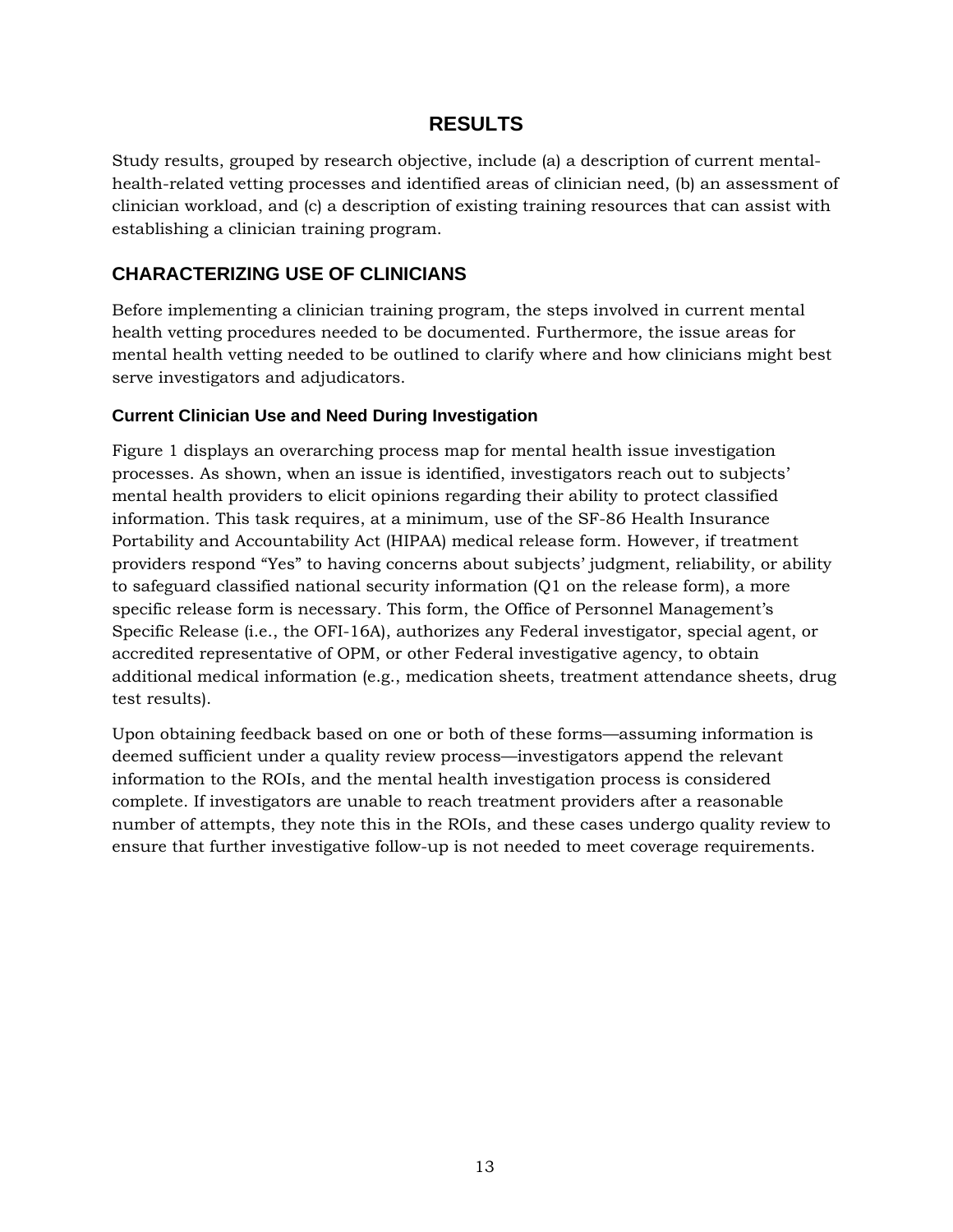

E-QIP=Electronic Questionnaires for Investigations Processing; SM=Security Manger; MRF=Medical Release Form; BI=Background Investigator; ESI=Enhanced Subject Interview; MHP=Mental Health Provider; ROI=Report of Investigation; CATS=Consolidated Adjudications Tracking System; CAF=Consolidated Adjudications Facility

The OFI-16A authorizes any Federal Investigator, Special Agent, or accredited representative of the U.S. Office of Personnel Management (OPM), or other Federal investigative agency, to obtain additional medical information (e.g., medication sheets, treatment attendance sheets, drug test results).

#### **Figure 1 Mental Health Background Investigation Process**

<span id="page-13-0"></span>Results of SME interviews suggest that discrepancies sometimes exist between policy and practice. Most of these discrepancies are related to use and collection of the OFI-16A release form. That is, contrary to the current policy and procedure shown in Figure 1,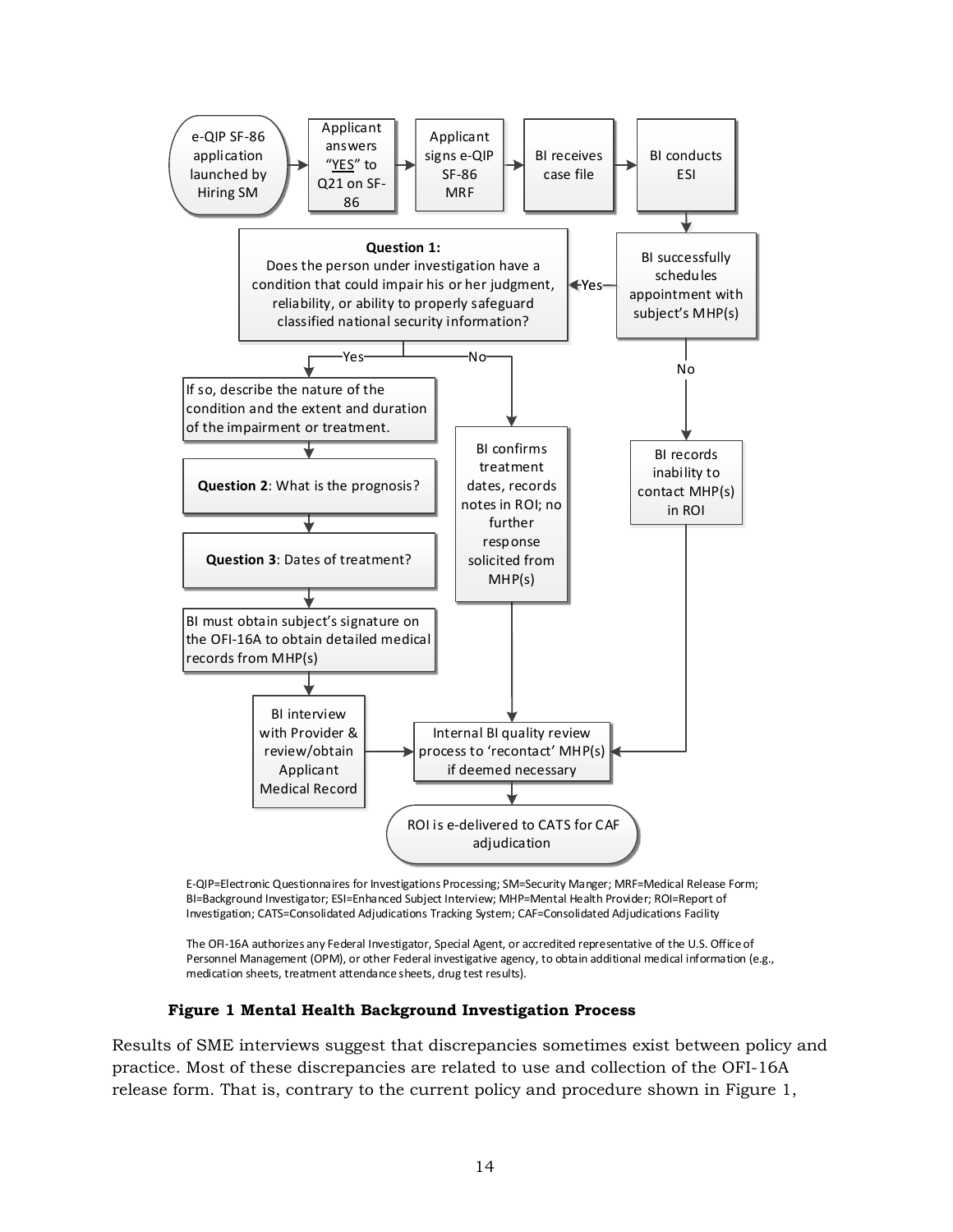some investigators obtain subjects' signatures on the OFI-16A release at the time of the Enhanced Subject Interview prior to first contact with subjects' mental health providers. Using this approach, investigators do not need to re-contact subjects or schedule follow-up appointments with their providers, which can save time and effort for all parties.

Interviews with investigator SMEs also identified several aspects of the investigation process that would benefit from the availability of a personnel security trained clinician cadre. In particular, SMEs stated that clinicians could assist with acquisition of mental health information from subjects' mental health providers. They also expressed need for clinicians to help interpret mental health records (e.g., sometimes investigators have no recourse but to reference Internet sources when confusion regarding mental health issues exists).

In general, investigators experience six common difficulties when conducting mentalhealth-related investigations.

- The mental health provider is no longer affiliated with the organization indicated and, therefore, records cannot be located or identified.
- The mental health provider or treatment facility refuses to respond to an investigator meeting request or will not acknowledge that the subject is or was a client.
- The mental health provider has not seen the subject in a considerable amount of time and does not feel qualified to answer questions about his/her current judgment, reliability, or trustiworthiness to protect national security information.
- A considerable delay occurs when scheduling a meeting with the mental health provider, resulting in significant delays in the investigation process.
- The SF-86 HIPAA medical release form does not provide sufficient coverage to obtain necessary psychological records or treatment information:
	- a. The investigator must return to the subject to obtain his/her signature on the OFI-16A (specific release) and then to the subject's mental health provider to ultimately obtain tangible medical records;
	- b. Some mental health providers or facilities (e.g., Kaiser Permanente) do not accept the SF-86 HIPAA medical release form *or* the OFI-16A, but instead require use of their own medical release form.
- When obtained, and despite any verbal opinions shared by mental health providers, it remains difficult for untrained investigators to interpret and summarize the subject's mental health records.

A cadre of readily accessible clinicians could be consulted to provide quick-turnaround psychological evaluations as an alternative to engaging mental health providers during the investigation to address issues 1 through 5.[8](#page-14-0) Conversely, these clinicians could also help

<span id="page-14-0"></span> <sup>8</sup> Issues 1 through 3, in particular, could immediately trigger an independent personnel security trained clinician evaluation to mitigate missing information.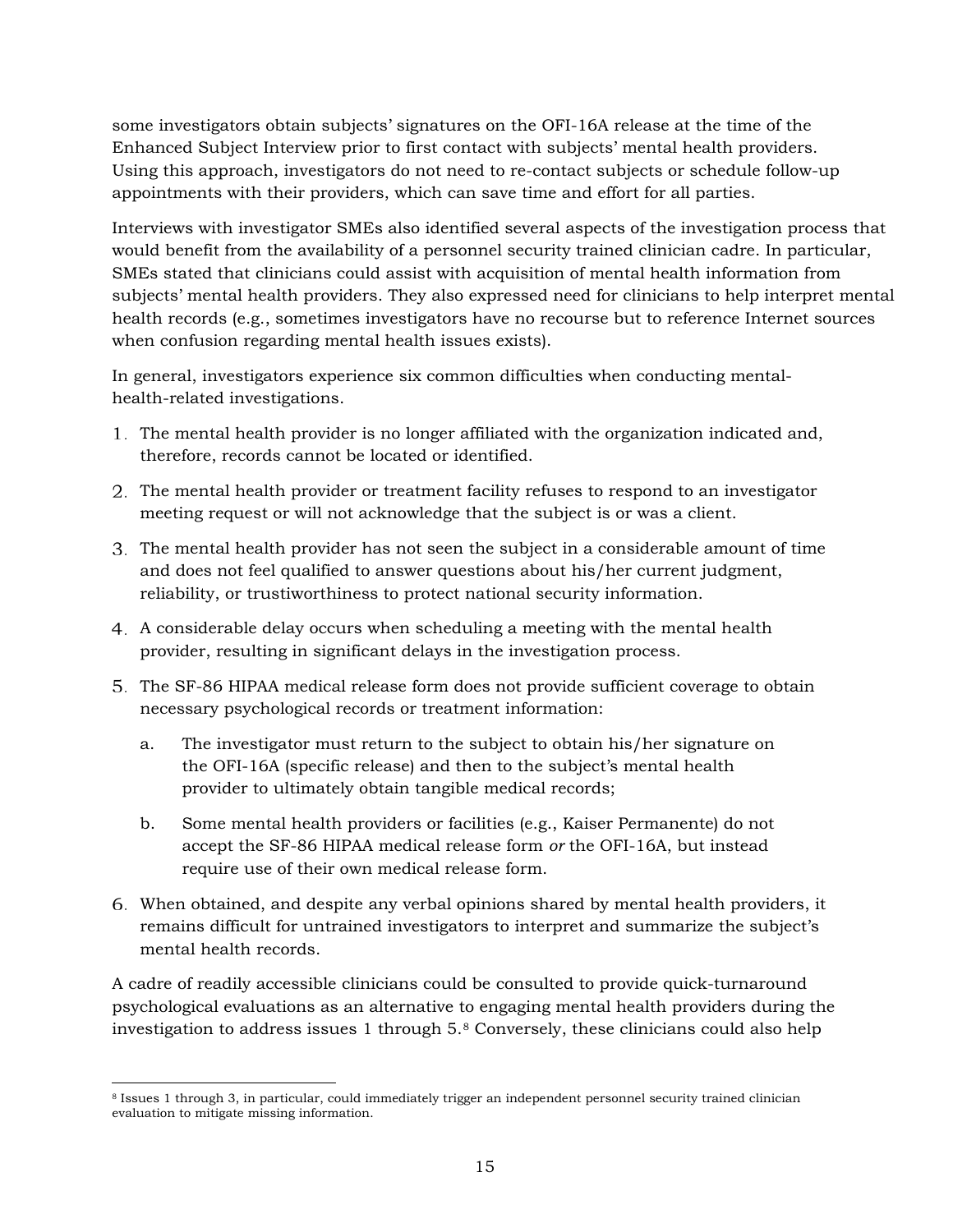facilitate information collection via direct interaction with mental health providers (issues 2-5). A clinician cadre could also help with medical record interpretation when further guidance is needed (issue 6).

#### <span id="page-15-0"></span>**Current Clinician Use and Need During Adjudication**

The process for adjudicating mental health issues is displayed in Figure 2. Following the investigation process and subsequent to quality review, NBIB passes completed case files to DoD CAF for adjudication and clearance eligibility determination. Adjudicators review cases using a whole-person approach, weighing information in the context of individuals' lives, to reach decisions about whether subjects can be trusted to protect classified information. In so doing, adjudicators rely on the Adjudicative Guidelines, specifically Guideline I: Psychological Conditions, to evaluate disqualifying or mitigating factors associated with a given mental health concern.[9](#page-15-1)

Applying this whole-person approach to case adjudication requires adjudicators to feel confident in their ability to understand mental health issues and to interpret this information for personnel security determination purposes. Currently, adjudicators can request consultation with DoD CAF psychologists who are onsite as shown in Figure 2. Although only two DoD CAF psychologists are employed in this capacity currently, these staff members work diligently to help resolve mental health cases as needed. In some instances, DoD CAF psychologists may ultimately recommend psychological evaluations within the context of adjudicator consultations. In these cases, adjudicators will include their supervisors (i.e., Branch/Team Chiefs) in further case processing decisions to ensure legal sufficiency review and to garner final approval to proceed.

To facilitate evaluation requests specific to initials, PRs, or incident reports, adjudicators send a package containing three memoranda to subject security managers or hiring officials. The documentation provided in these packets consists of the following:

- Memo to the security manager: The *Request for Medical Evaluation* memo contains instructions specific to the security manager. These instructions call for the security manager to
	- Obtain an acknowledgment of receipt from subjects to ensure awareness of evaluation need, and
	- Identify and request an evaluation from an independent clinical psychologist or board-certified psychiatrist. (Note: Use of the subject's treatment provider is explicitly discouraged for this purpose.)
- Memo to the subject of the investigation: The subject must sign the *Acknowledgment of Receipt for Request for Medical Evaluation* memo before an evaluation can be conducted. This memo, which is sent by the security manager to the subject, must be returned within 10 calendar days to the security management office.

<span id="page-15-1"></span> <sup>9</sup> Although most mental health concerns pertain to Guideline I: Psychological Conditions, consultations at the CAF and psychological evaluations in the field could pertain to Guideline D: Sexual Behavior, Guideline G: Alcohol Consumption, or Guideline H: Drug Involvement and Substance Misuse as well.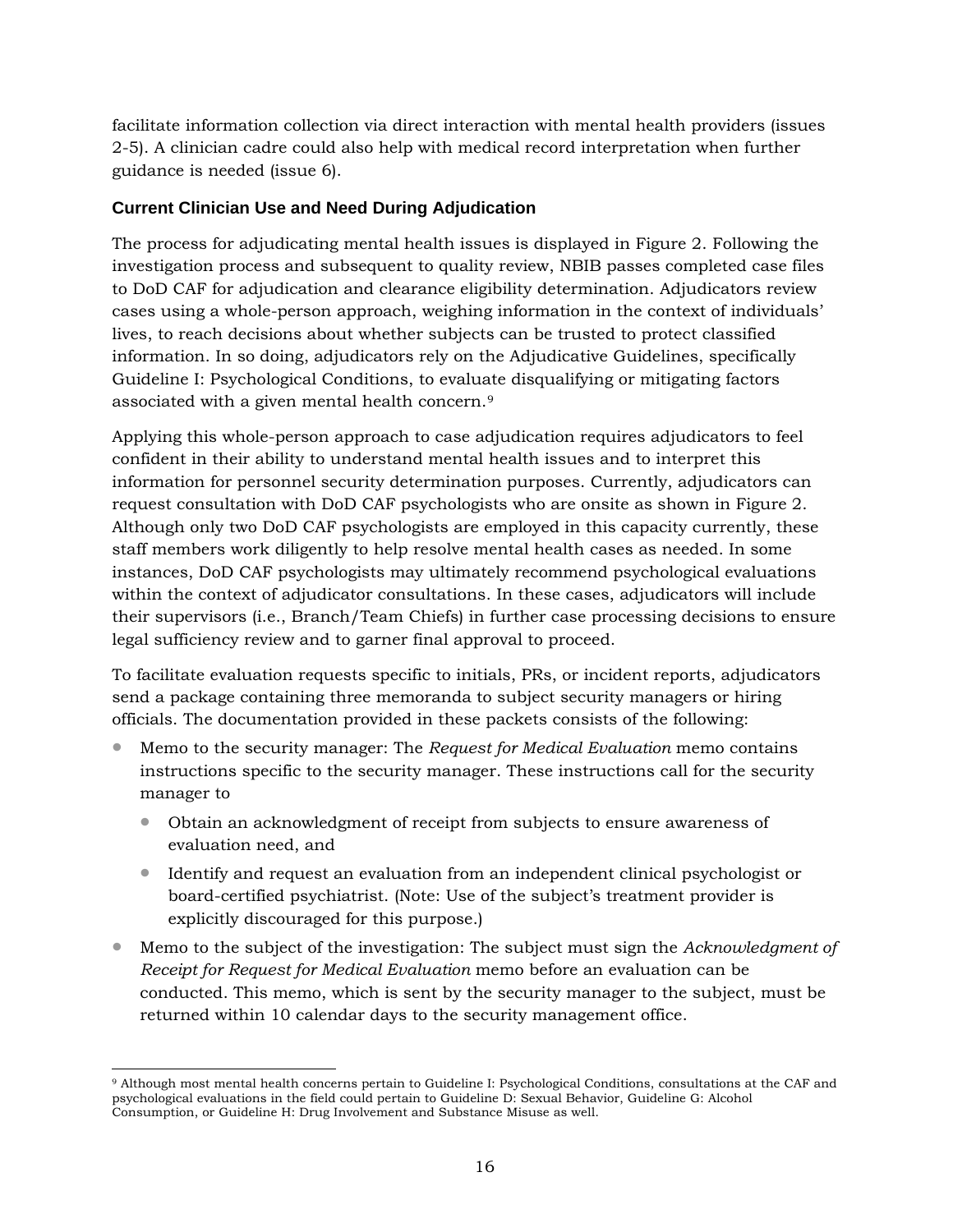• Memo to the clinician who will conduct the evaluation: The *Memorandum for the Evaluating Board-Certified Psychiatrist/Clinical Psychologist* asks the clinician to conduct an evaluation and respond to specific questions regarding the subject's judgment and reliability.

Ultimately, security managers or hiring officials are responsible for overseeing the psychological evaluation process and for ensuring that all forms (the acknowledgment receipt and the evaluation itself) are returned to DoD CAF adjudicators. Assuming sufficient coverage of mental health concerns by evaluators, adjudicators use psychological evaluations to make a final clearance eligibility determination. Once these determinations are made, subjects' case files are closed.



<sup>1</sup> Further inquiry may also be deemed appropriate.<br><sup>2</sup>A Pranch Chief may also be consulted if deemed r

 $2A$  Branch Chief may also be consulted if deemed necessary.

 $3$ In rare instances, when a case does not meet legal sufficiency, an evaluation will not be conducted.

#### **Figure 2 Mental Health Adjudication Process**

<span id="page-16-0"></span>Interviews with DoD CAF adjudicator SMEs pointed to several areas within the adjudication process that would benefit from access to consulting clinicians. In particular, clinicians could provide services to adjudicators when resolving mental health issue questions and by being readily available to conduct personnel-security-focused psychological evaluations for military, civilian, *and* contractor personnel.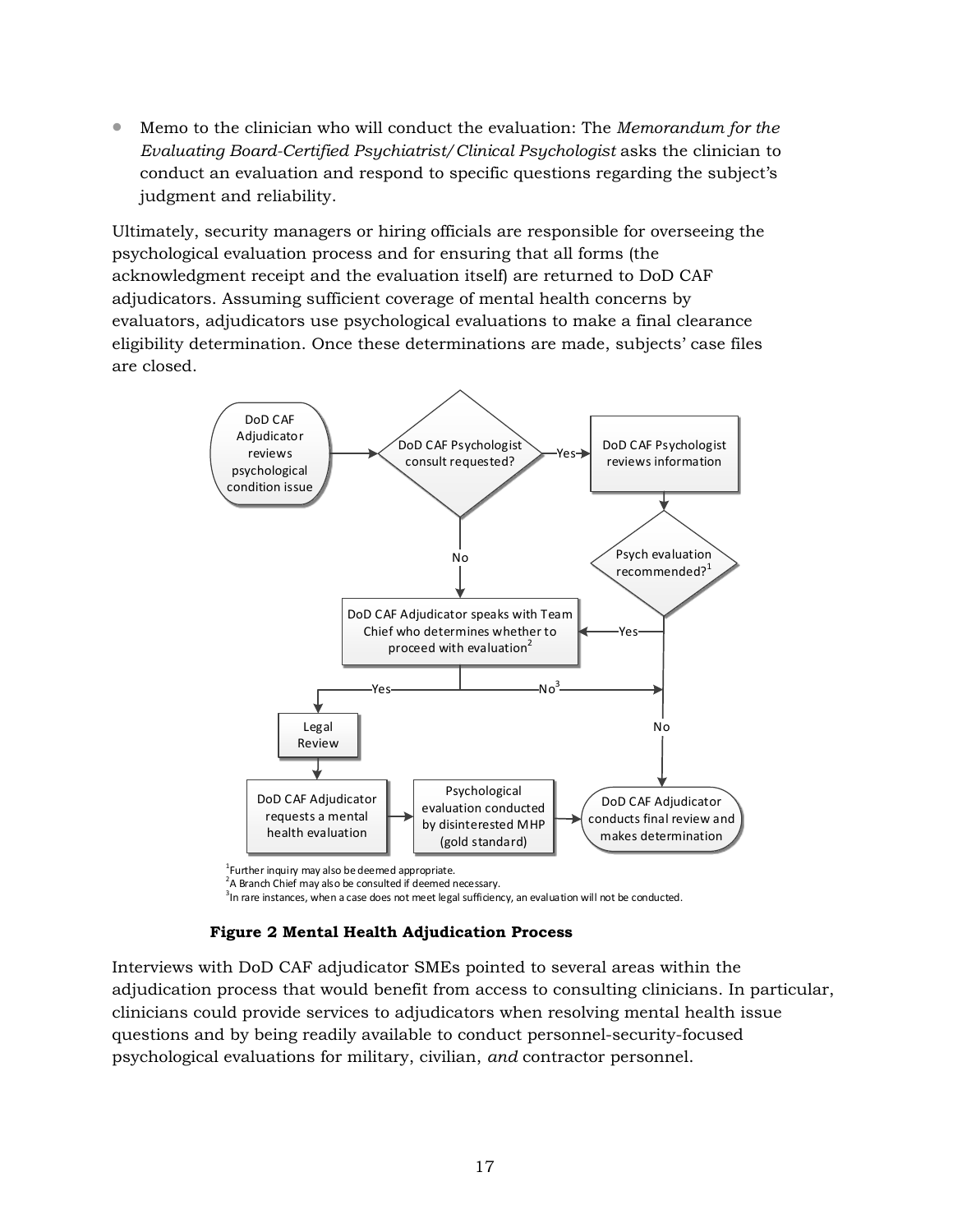In general, adjudicators experience three common difficulties when conducting mentalhealth-related adjudications.

- Adjudicators report they do not have the appropriate training to accurately interpret mental health terms and diagnoses when making personnel security determinations. Although two DoD CAF psychologists were hired to address this problem in 2013, this staffing resource may not be sufficient going forward.
- Processing delays occur in the evaluation collection process. For example, security managers may have difficulty identifying a "duly qualified mental health professional (clinical psychologist or psychiatrist) employed by, or acceptable to and approved by the U.S. Government," (Guideline I, Mitigator C) to provide the evaluation—particularly for contractor employees who cannot be sent to medical treatment facilities. In the past, if a security manager was unable to identify a clinician to perform an evaluation, the subject's mental health provider may have been used in some instances. This presented a significant conflict of interest, as the treating provider's primary role is to provide therapy or prescribe medication (i.e., the treating provider is the subject's advocate).
- Psychological evaluations sometimes lack information necessary to make final determinations. Although DoD CAF developed a slide deck that outlines specific guidance on how to conduct psychological evaluations for national security clearance determinations, this resource does not reach all evaluators. Likewise, the memorandum to evaluators (from security managers) provides guidance on what to include in mental health evaluations, but these evaluations can still be insufficient. For example, some evaluations returned to DoD CAF reflect a "character" or "fit-for-duty" assessment, which does not address the subject's reliability, judgment, and trustworthiness to protect classified information. Efforts to resolve these concerns result in additional case file processing delays.

Personnel-security-trained clinicians could be consulted to assist with all three of these issues.

#### <span id="page-17-0"></span>**ESTIMATING CLINICIAN WORKLOAD**

In addition to gathering SME feedback regarding use of and need for clinicians within the personnel security vetting process, researchers also evaluated data sources to estimate the level of effort expected for a clinician cadre. The results of this component of the research project are described next.

#### <span id="page-17-1"></span>**Investigation Workload**

To estimate investigation workload, PERSEREC relied on information provided by the quality review department at NBIB, which covered reporting statistics for affirmative responses to SF-86 Q21 and corresponding MEDI checks (i.e., interviews with treating clinicians). Affirmative (i.e., "Yes") responses to Q21 provide a broad-stroke assessment of mental health issue workload because any affirmative Q21 response will generate some degree of follow-up for investigators. Furthermore, most affirmative Q21 responses require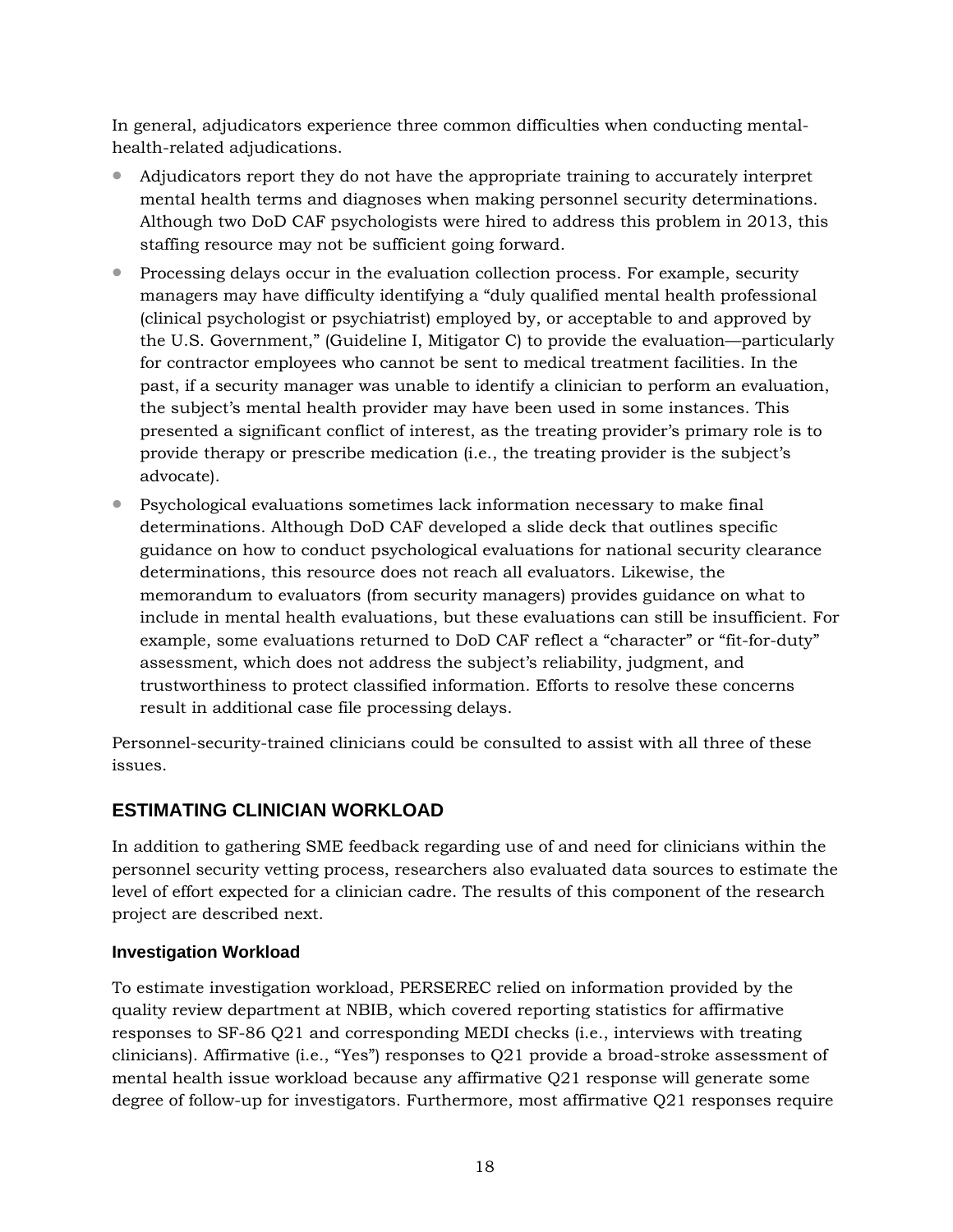investigators to conduct a MEDI check. Given this, the MEDI check, which is listed in the ROI, can also be used as a rough guide to inform investigative workload associated with mental health issues.

The information provided by NBIB showed that approximately 15,900 of 702,678 investigations  $(2.3\%)$  containing a "Yes" response to Q21 are scheduled annually  $\sim 9,800$ initial investigations [1.4%] and 6,100 PRs [0.9%]). Similarly, approximately 16,700 MEDIs among 575,719 closed cases (2.9%) occur annually  $\left(\frac{10,600}{10,600}\right)$  initial investigations  $\left[\frac{18}{6}\right]$ and  $6,100$  $6,100$  $6,100$  PRs  $\lceil 2.11\% \rceil$ .<sup>10</sup> Notably, these Q21 affirmative responses and MEDI counts are likely to overlap with one another.

The quality review department at NBIB also provided information on the number of RSIs related to mental health issues. On average, approximately 50 RSIs related to a MEDI occur annually.[11](#page-18-2) Of these, the majority (approximately 30) pertain to quality assurance issues requiring NBIB to address a gap in investigation documentation (these were reopened investigation cases). Thus, in addition to standard investigation workload (i.e., affirmative Q21 initial investigations and PRs and/or MEDIs), each year approximately 50 cases could require additional help from independent clinicians to address RSI/reopenrelated investigation issues.

#### <span id="page-18-0"></span>**Adjudication Workload**

As shown in Figure 2, clinician involvement in adjudication processes takes the form of DoD CAF internal psychological consultations and DoD CAF external psychological evaluations. To assess the number of psychological consultations conducted annually, CAF psychologists provided PERSEREC with their own personal tracking records. These tracking records began in the second month of FY15 (November) and were provided through FY17 (September).

Data in Table 1 show that, in a given quarter, the number of consultations ranged from 279 to 860, generally increasing over time. Based on fiscal year counts from November of FY15 through September FY17, consultations ranged from approximately 1,800 to 3,300 annually (8,082/3=~2,700 each year). CAF psychologists noted that the smaller FY16- FY17 consult increases (360 more consults compared to 1,161 more consults between FY15 and FY16) might be due to known limitations with psychologist staffing—that is, adjudicators may be less inclined to refer cases to a psychologist when there is a known queue awaiting response.

<span id="page-18-1"></span> <sup>10</sup>NBIB originally provided affirmative responses to Q21 for *scheduled* cases (2.3% [31,737 of 1,405,355]) and MEDI items for *closed* cases (~2.9% [33,416 of 1,151,438]) between June 2015 and May 2017 (a 2-year window of time). These data were converted to annual counts and rates for ease of workload interpretation.

<span id="page-18-2"></span><sup>11</sup>NBIB originally identified 97 MEDI-linked RSIs out of more than a million cases (~0.04%) between June 2015 and May 2017. These data were converted to annual counts and rates for ease of workload interpretation.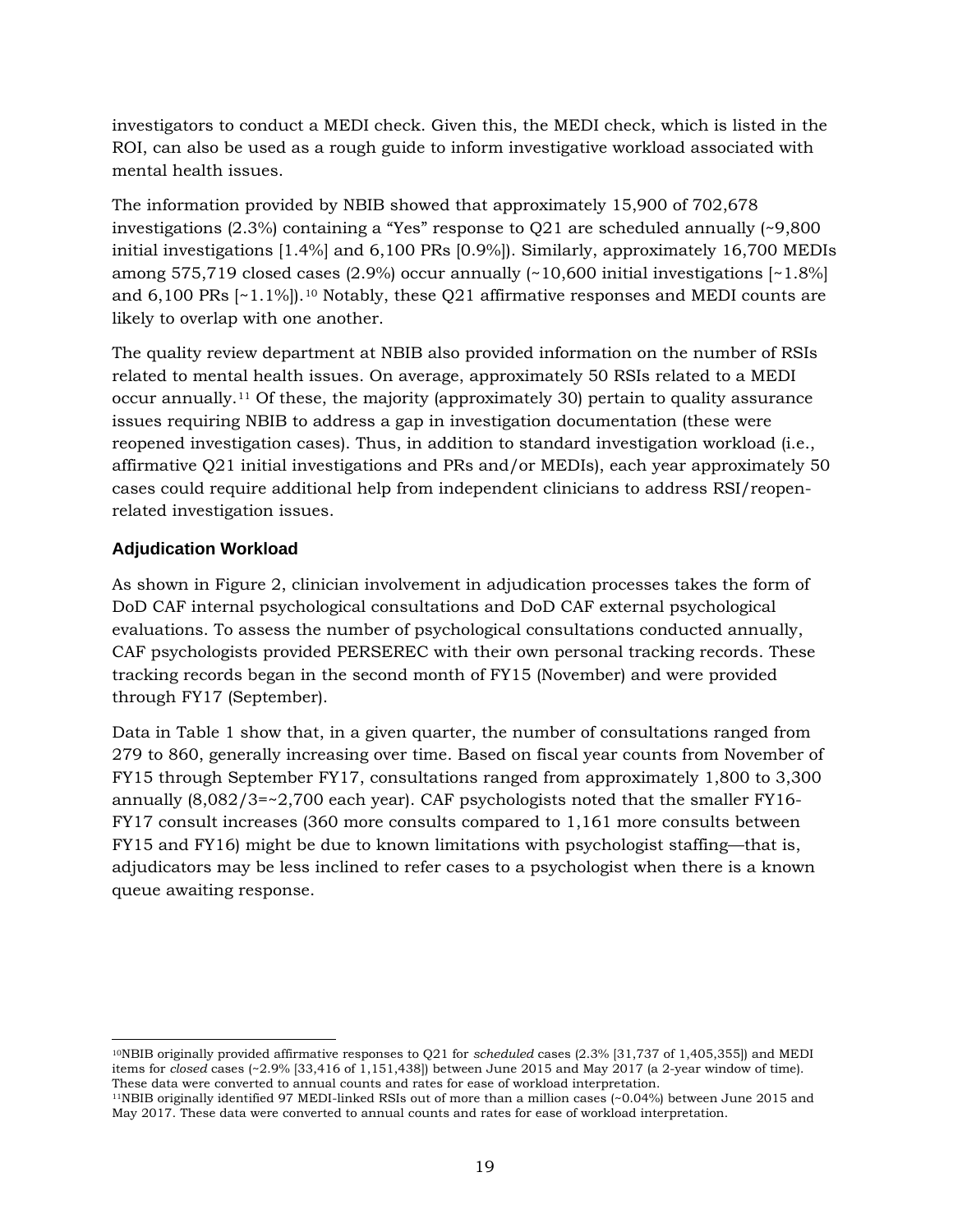|                    | <b>Consultations</b> |       |       |       |        |
|--------------------|----------------------|-------|-------|-------|--------|
| <b>Fiscal Year</b> | 01                   | Q2    | QЗ    | О4    | Total  |
| <b>FY15</b>        | $279*$               | 567   | 544   | 410   | 1,800* |
| <b>FY16</b>        | 626                  | 699   | 838   | 798   | 2,961  |
| <b>FY17</b>        | 759                  | 859   | 860   | 843   | 3,321  |
| Total              | 1,664                | 2,125 | 2,242 | 2,051 | 8,082  |

<span id="page-19-2"></span>**Table 1 Estimating Adjudicator Consultations With DoD CAF Psychologists**

*\*Data are based on partial counts (consultations prior to November of FY15 were not tracked).*

In addition to identifying consultations at the CAF, external evaluation requests were also quantified for the purposes of this research. To estimate the number of evaluations conducted annually, instances where adjudicators "requested an evaluation" via their operational adjudication tracking system were obtained from DoD CAF during FY15, FY16, and FY17. On average, during FY15 and FY16, approximately 3,200 "evaluation requests" were made annually by adjudicators. Furthermore, partial data identifying just over 1,000 requests during the first quarter of FY17 (October 1 through January 17) suggest that this trend continues and may be expanding.

Importantly, the requests examined here include evaluations that could be associated with other personnel security concerns (e.g., behaviors identified under Guideline D, G, or H [sexual behavior, alcohol consumption, or drug involvement and substance misuse]) in addition to Adjudicative Guideline I: Psychological Conditions. Although Guideline I issues may make up the bulk of these cases, the data element used to identify these evaluation requests did not distinguish among these cases. Furthermore, and perhaps more importantly, these data represent evaluation requests only. Whether evaluations actually occurred in each of these cases could not be determined.

# <span id="page-19-0"></span>**REVIEWING CLINICIAN TRAINING MATERIALS**

Results from the training resource review revealed two general training reference groups: (a) training focused on personnel security and DoD broadly and (b) training focused on specific connections between mental health issues and personnel security concerns (i.e., mental-health-specific vetting guidance and documentation). A future clinician training program should consider use of any preexisting personnel security training programs in conjunction with newly developed and specialized clinician cadre instructions.

#### <span id="page-19-1"></span>**Personnel Security Investigations and Adjudications**

CDSE offers a variety of training resources that could be relevant to a clinician personnel security training program. The available training provides an overview of personnel security programs, the adjudicative guidelines, and the roles and responsibilities of various personnel within the personnel security process. These training programs would be especially helpful for clinicians who are asked to provide professional opinions but are not familiar with personnel security processes or their intended purpose. Additionally, for those clinicians who have experience with military branches, it is essential to distinguish a personnel security mental health evaluation from other evaluation types (e.g., military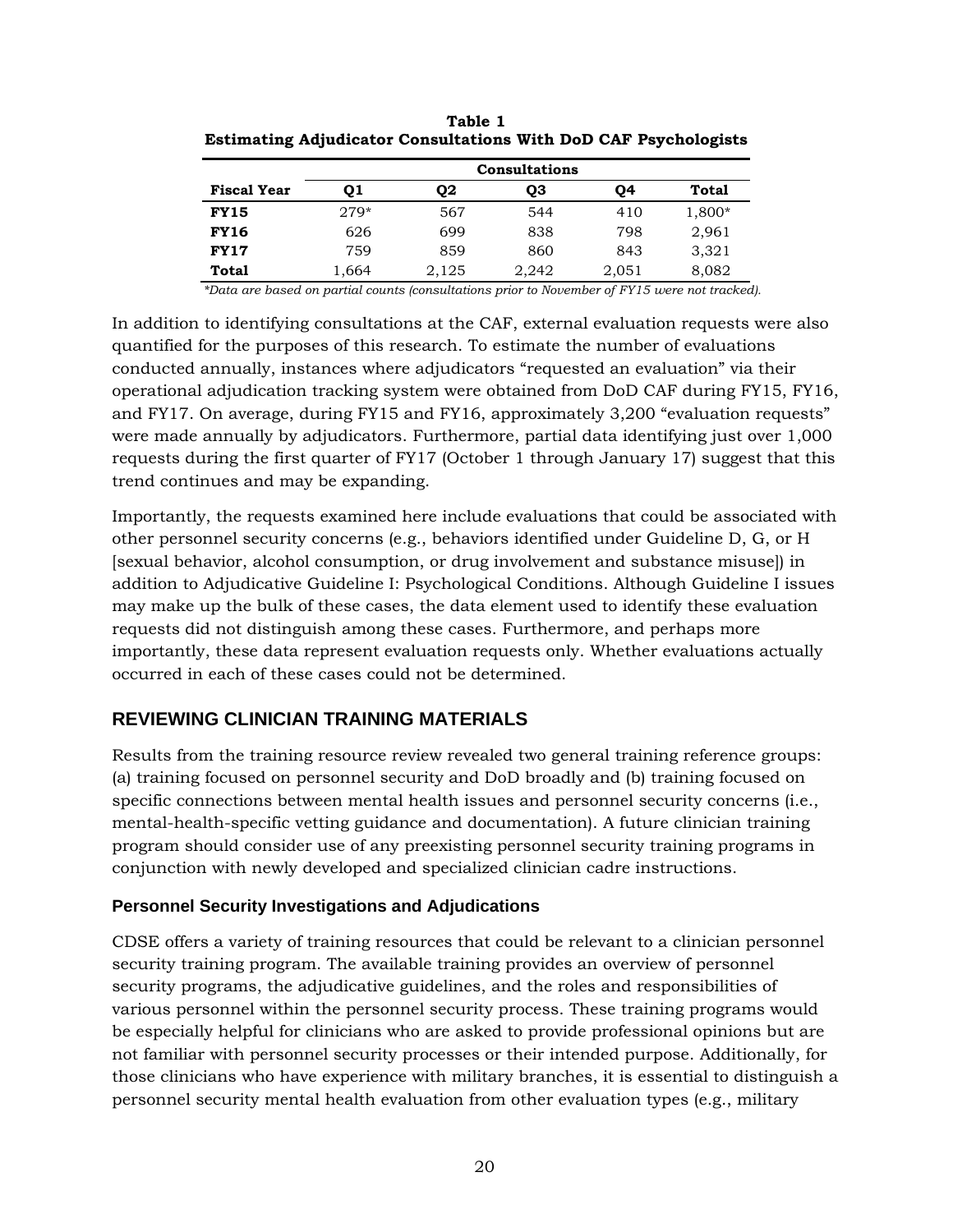providers regularly conduct fit-for-duty assessments, which have their own distinct purpose and intended goal). Table 2 presents more information on the three CDSE courses identified as potential clinician training resources.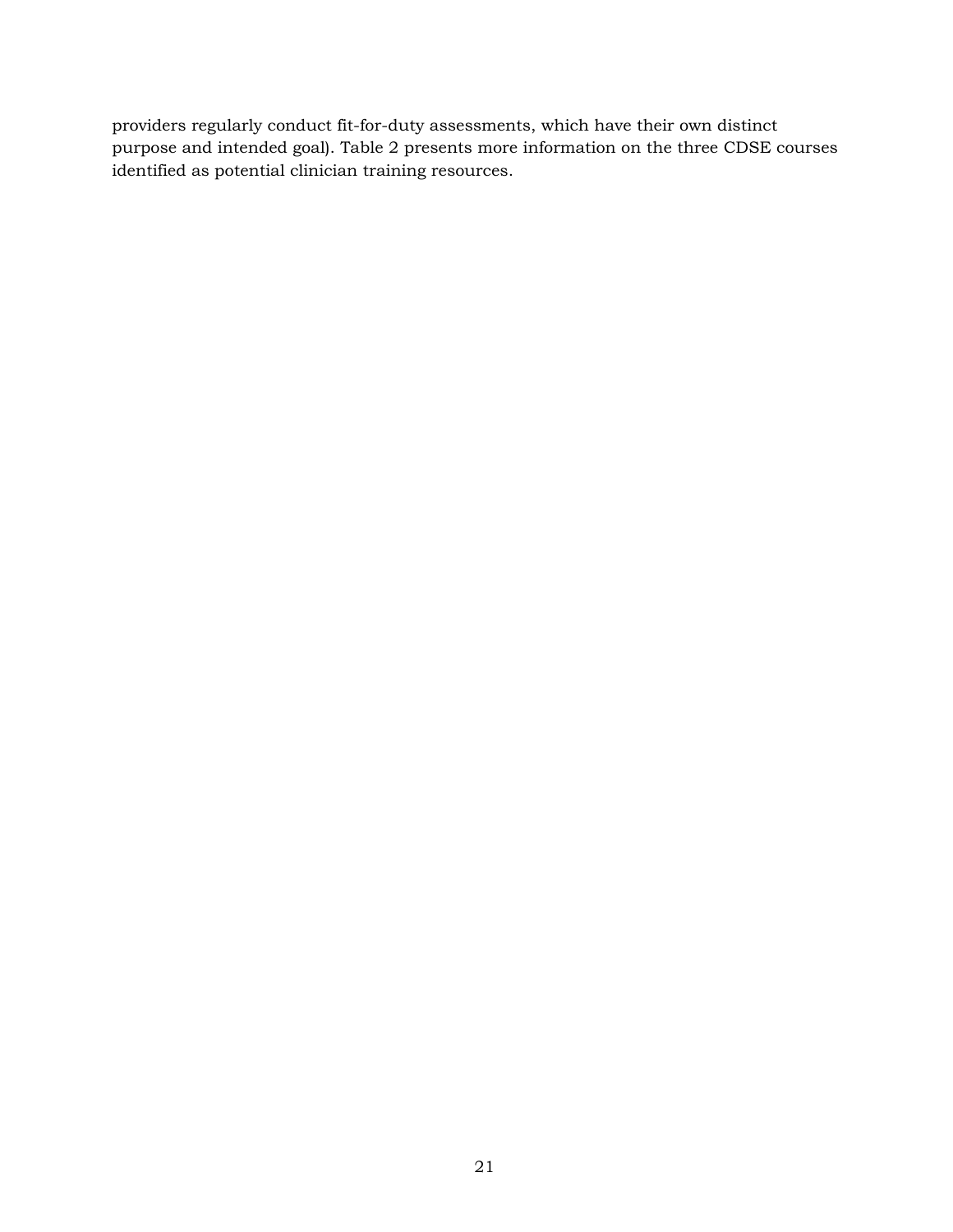<span id="page-21-0"></span>

| Course/Certificate<br>Name                                                               | <b>Course Description</b>                                                                                                                                                                                                                                                                                                                                                    | Accessibility, Format,<br>and Duration                                                                     | Certificate                                                                                                                | Reference                                                |
|------------------------------------------------------------------------------------------|------------------------------------------------------------------------------------------------------------------------------------------------------------------------------------------------------------------------------------------------------------------------------------------------------------------------------------------------------------------------------|------------------------------------------------------------------------------------------------------------|----------------------------------------------------------------------------------------------------------------------------|----------------------------------------------------------|
| Introduction to<br><b>Personnel Security</b><br>(PS113.16)                               | This course provides a general overview<br>of the DoD Personnel Security Program<br>(PSP), including investigation and<br>adjudication practices. It is intended to<br>foster a broad understanding of<br>personnel security and, thus, is a useful<br>introduction for uninitiated clinicians.                                                                              | Online only and<br>available to DoD<br>civilians and<br>contractors;<br>approximately 2 hours<br>in length | Students can receive a<br>certificate of completion<br>with a score on the final<br>exam $(PS113.06)$ of<br>75% or higher. | http://www.cdse.edu/<br>catalog/elearning/PS1<br>13.html |
| Introduction to<br><b>DoD</b> Personnel<br><b>Security</b><br>Adjudication<br>(PS001.18) | This course also provides an overview of<br>the DoD PSP but also covers the types<br>of investigations used in the DoD PSP<br>and, specifically, DoD CAF<br>responsibilities. Students learn to apply<br>the Adjudicative Guidelines to various<br>scenarios, including recognizing<br>security concerns and associated<br>disqualifying and mitigating conditions.          | Online only and<br>available to DoD<br>civilians and<br>contractors;<br>approximately 3 hours<br>in length | Students can receive a<br>certificate of completion<br>with a score on the final<br>exam (PS001.08) of<br>75% or higher.   | http://www.cdse.edu/<br>catalog/elearning/PS0<br>01.html |
| Introduction to<br><b>National Security</b><br><b>Adjudications</b><br>(PS170.16)        | This course is a slightly broader<br>introduction to personnel security<br>adjudications, including information<br>about national security in general and<br>DoD-specific rules and regulations.<br>Although some course material overlaps<br>with PS001.18, it nonetheless contains<br>useful information for applying and<br>understanding the Adjudicative<br>Guidelines. | Online only and<br>available to DoD<br>civilians and<br>contractors;<br>approximately 3 hours<br>in length | Students can receive a<br>certificate of completion<br>with a score on the final<br>exam $(PS170.06)$ of<br>75% or higher. | http://www.cdse.edu/<br>catalog/elearning/PS1<br>70.html |

**Table 2 Potential CDSE Personnel Security Training for Clinician Use**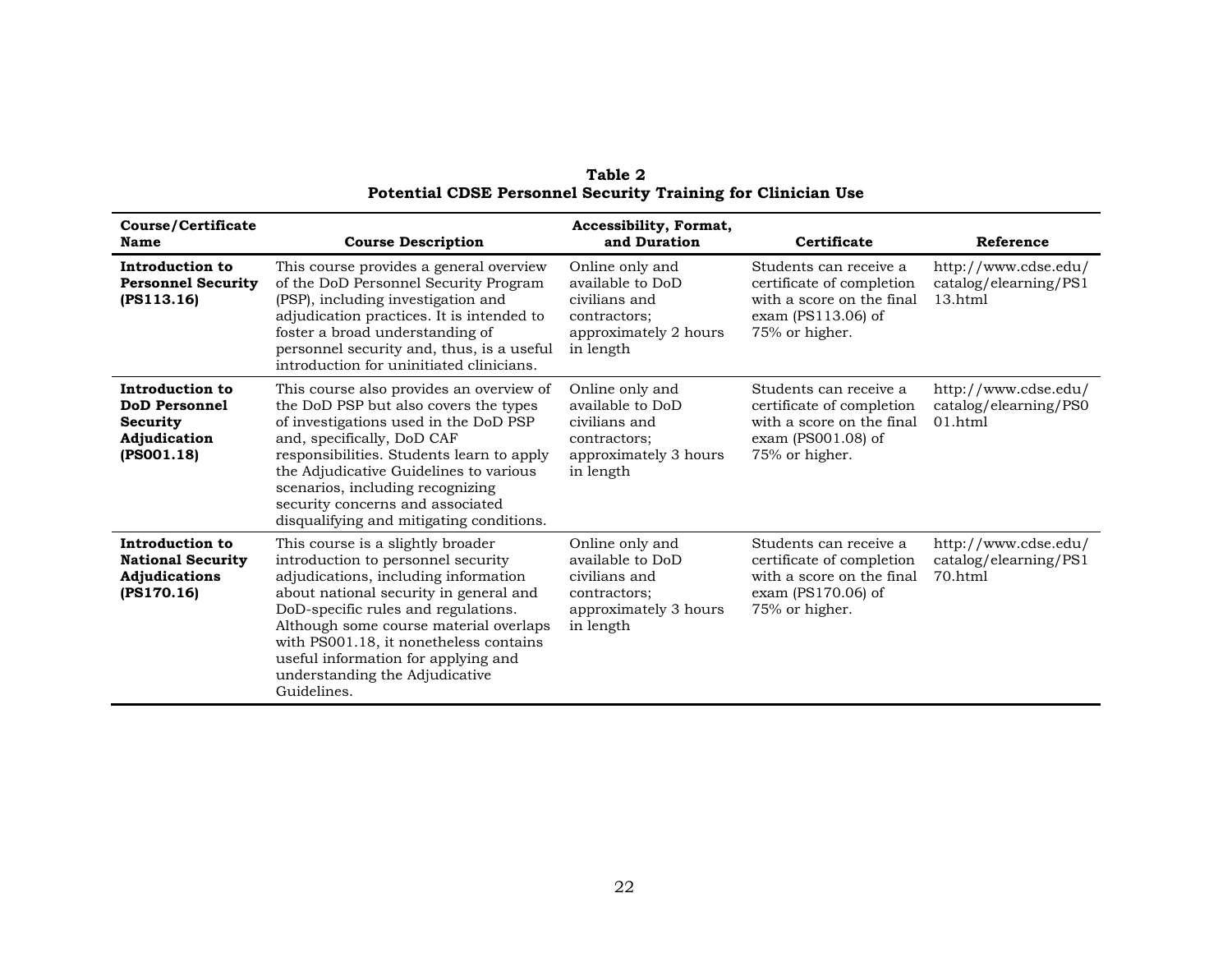PERSEREC also reviewed training available through NBIB and DoD CAF. For example, new NBIB special agent trainees complete a 4-week course through the Federal Background Investigator Training Program, followed by an investigator field course (NBIB, n.d.). Additionally, a 1-year on-the-job-training is required to learn Agency requirements for conducting investigations in which new investigators work alongside veteran investigators to investigate real cases. NBIB also provides five ongoing training opportunities, ranging in duration from 1 day to 2 weeks. Courses include the Advanced Suitability Adjudication Program, the Essentials of Suitability Adjudication Program, Central Verification System, Position Designation, and e-QIP Train-the-Trainer. To participate in all of these suitability or security investigator training programs, however, individuals must receive approval from NBIB, which is generally granted only through employment as an investigator. Without changes to policy surrounding use of these investigator-training resources, these programs are not accessible to other privatized or Federal Government positions.

According to CDSE's website (CDSE, n.d.), the Security Professional Education Development Adjudicator Professional Certification is required for all Federal Government and contractor personnel security adjudicators who work at DoD CAF or a DoD Intelligence Community CAF. Adjudicators must complete the Adjudicator Professional Certification program maintenance and renewal procedures to maintain this certification. Maintaining a certification requires adjudicators to keep an active and up-to-date Security Training, Education, and Professionalization Portal account and to complete 100 professional development units every 2 years (CDSE, 2014). Again, given resource constraints, enrollment in these trainings is restricted to professional adjudicators; thus, they are not currently accessible to clinicians.

#### <span id="page-22-0"></span>**Personnel Security and Mental Health**

Although CDSE provides fundamental personnel security training, the most useful DoD-affiliated resource specifically addressing the role of clinicians in the adjudication process is a slide deck developed by DoD CAF psychologists. This slide deck explains how clinicians should conduct psychological evaluations for the explicit purpose of informing personnel security determinations. The deck is typically presented to military treatment facilities or other internal entities as need or availability arises.

In particular, the training slide deck emphasizes (a) understanding the association between mental health issues and the ability to protect sensitive or classified information, (b) the purpose of personnel security mental health assessments, (c) identifying personnel-security-concerning behaviors, and (d) how to construct a psychological evaluation to meet adjudicator needs. Information from this training slide deck is likely to be a valuable resource for a future clinician training program and is currently the only known internal DoD reference that provides specific guidance to clinicians on the evaluation process.

For practicing clinicians, the American Psychological Association also has several continuing education (CE) courses that address topics that may be relevant to a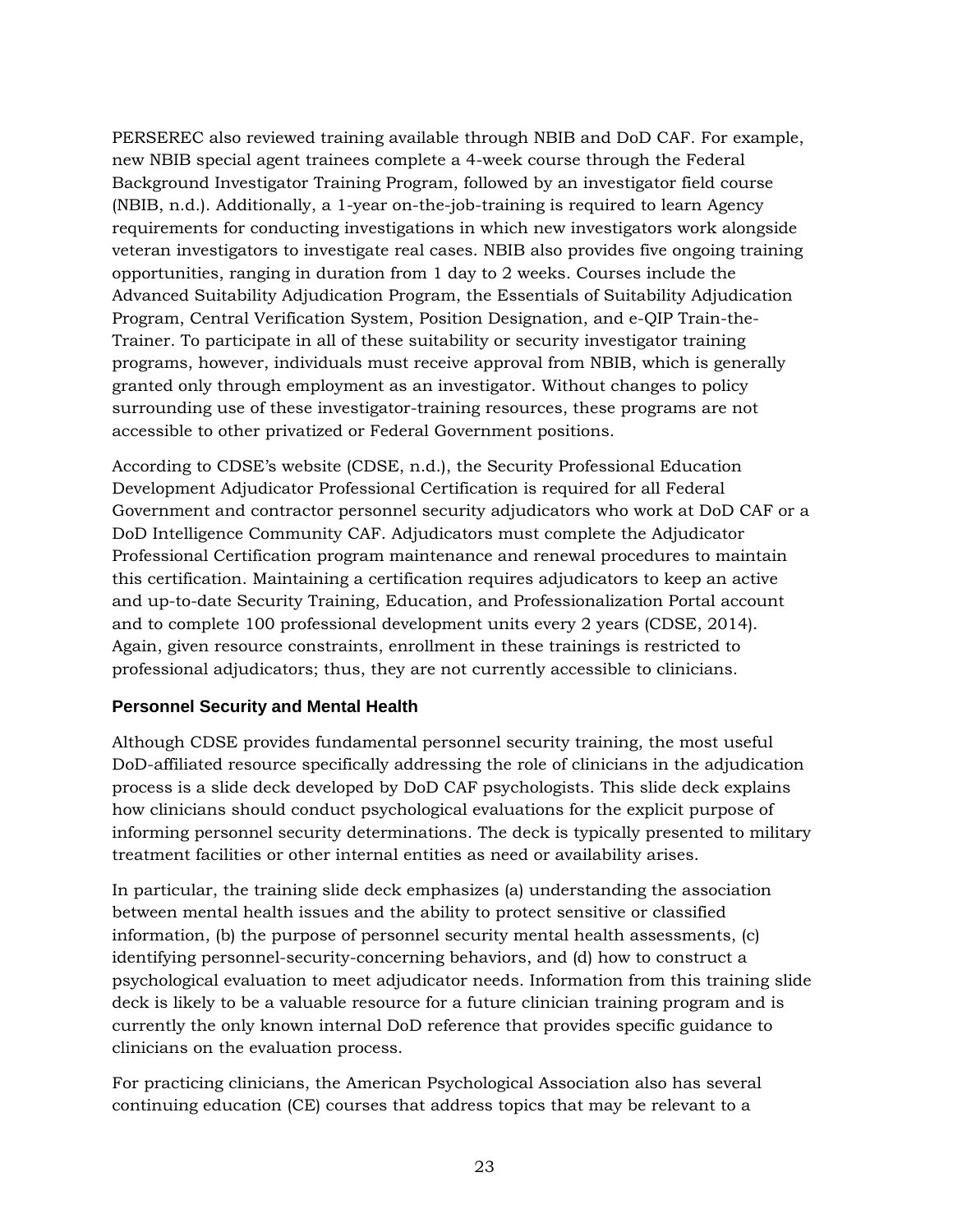clinician personnel security training program. These include CE courses on Federal legislative and regulatory processes, HIPAA, ethics, forensic mental health assessment, and working with military populations and veterans. The CE courses are taken online and are either self-study or video-on-demand. They also require the clinician to pay tuition (generally around \$65 to \$80 per course), may have exam requirements, and result in two to10 CE credits earned. In particular, the American Psychological Association offers a series of courses as part of a PsycAdvocate Module, covering advocacy by psychologists within the Federal Government. Within these modules, the most relevant is an online course entitled "Module 3: U.S. Federal Legislative & Regulatory Processes," which covers the general nexus between psychology and Federal legislation. Although this course may be of some value to understanding psychology's place within the Federal Government largely, it is likely tangential to the needs of clinician personnel security training.

Far more pertinent to a clinician training program, however, is the 2006 American Psychiatric Association publication—established in conjunction with PERSEREC which is tailored for practicing psychiatrists responding to requests for evaluations during the course of security clearance investigations (American Psychiatric Association, 2006, approved in 2006 by the Council on Psychiatry and Law; Lang, Nelson, & Hayes, 2007). This document outlines the personnel security process, the adjudicative guidelines, and the use of clinician opinions for personnel security purposes. In particular, the document is targeted toward clinicians who have a need to quickly understand the implications of providing client information to investigators.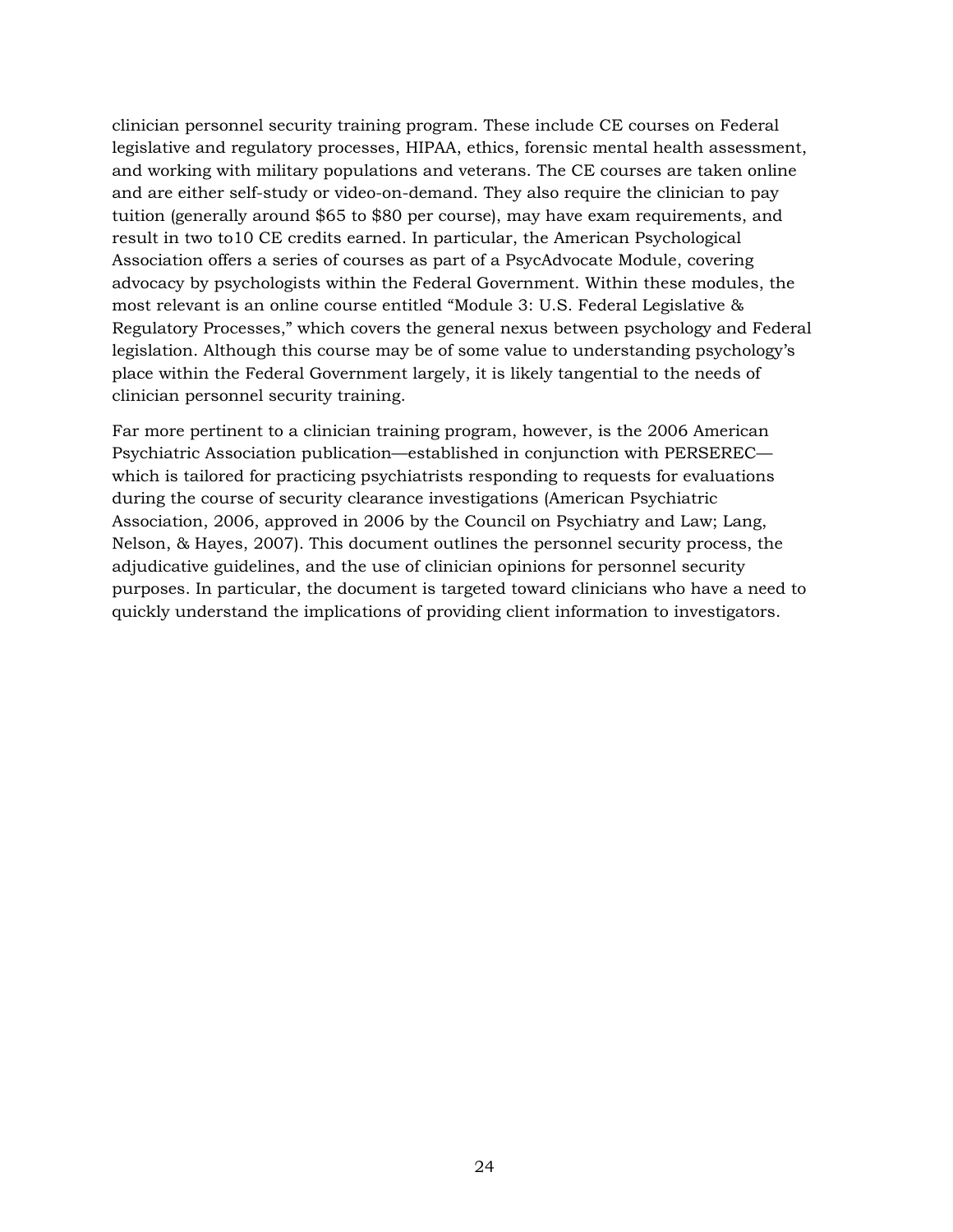# **DISCUSSION**

<span id="page-24-0"></span>This study explored current clinician use and need among NBIB investigation and centrally adjudicated DoD clearance processes, estimated the workload applicable to these individuals, and reviewed preexisting personnel security training resources to lay the groundwork for a preliminary program recommendation. A discussion of the key findings follows.

#### <span id="page-24-1"></span>**INVESTIGATION GAPS**

Researchers found that cases with mental health issues routinely experience delays during the background investigation process for several reasons. Most problematic were delays associated with contacting and gaining access to subjects' mental health providers as well as delays associated with interpretation of medical records. Addressing these needs via use of a clinician cadre should increase both process efficiencies and investigation quality. In particular, personnel security clinicians can facilitate contact and interactions with subject treatment providers and consultations with investigators and adjudicators to interpret mental health records. Furthermore, a cadre of readily accessible clinicians could provide standardized psychological evaluations during both investigation and adjudication processes. This option could resolve provider access issues (and associated conflicts of interest) and may be particularly desirable under the new Q21 line of inquiry, which emphasizes mental health conditions most likely to require evaluation. Use of standardized clinician evaluation processes—designed to focus on personnel-security-relevant criteria when a concerning condition is identified—would streamline these procedures, increase timeliness, and ensure greater fairness to investigation subjects.

# <span id="page-24-2"></span>**ADJUDICATION GAPS**

During adjudication, case delays related to mental health vetting are also experienced for a variety of reasons. Like investigators, adjudicators express difficulty interpreting mental-health-related information (in this instance from the investigator's ROI). Additionally, it is not always easy to identify a qualified clinician to conduct a psychological evaluation, particularly for contract employees who cannot be referred to military treatment facilities. Furthermore, when psychological evaluations are returned for adjudication, they often fail to provide the relevant information because clinicians are not trained to produce evaluations based on personnel-security-focused criteria. Access to a group of personnel security trained clinicians would provide resources to assist with medical record interpretation and could eliminate challenges associated with the identification of psychological evaluators all together. Finally, whether employed during investigation or adjudication, a readily accessible clinician cadre would be well placed to conduct independent psychological evaluations to inform adjudicator decision-making.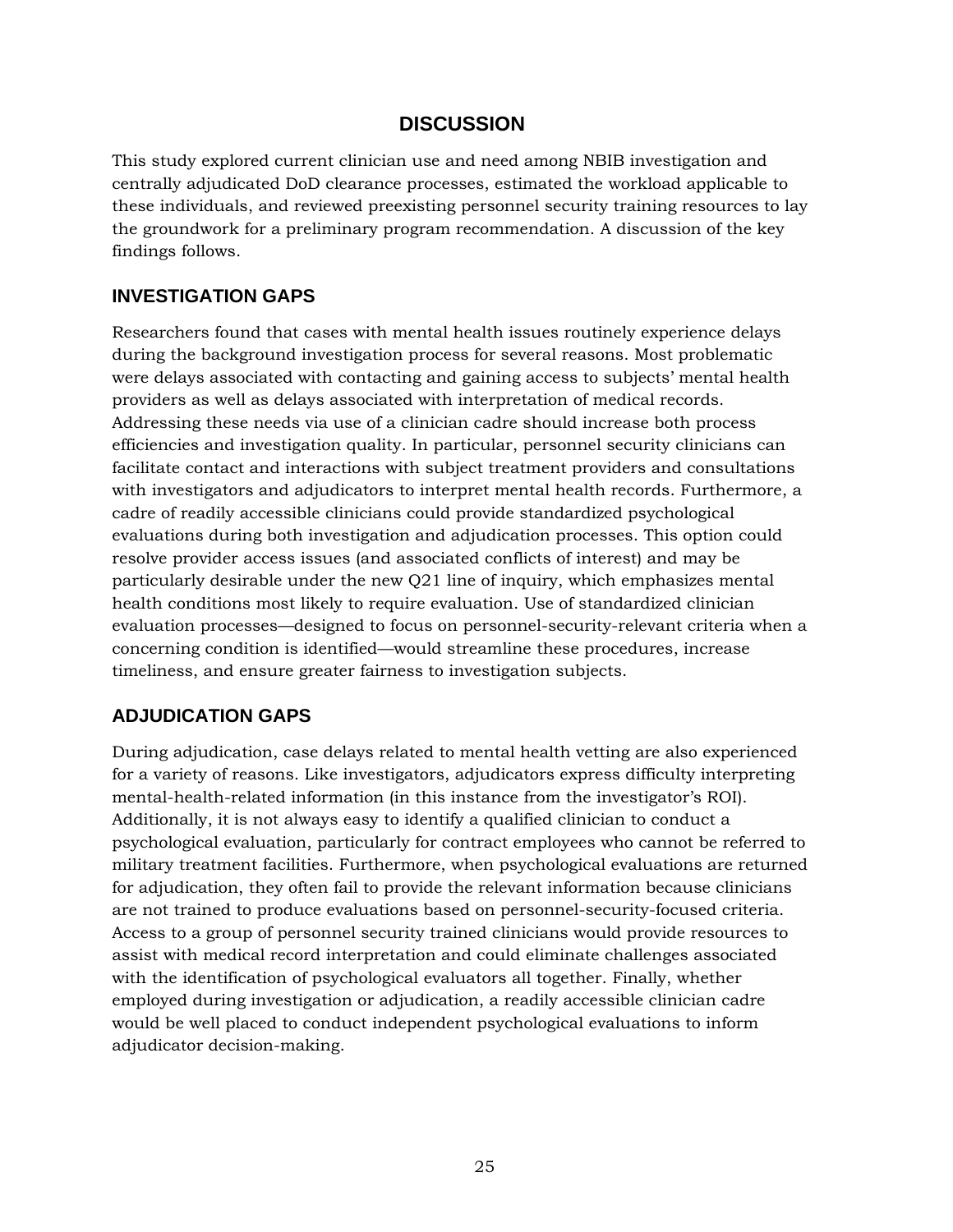#### <span id="page-25-0"></span>**WORKLOAD**

To assess possible need for consulting clinicians, researchers analyzed data provided by SMEs at NBIB and DoD CAF. Although the obtained numbers are all imperfect estimates of the investigative and adjudicative workload associated with mental health issues (and, therefore, of potential clinician cadre workload), they provide a general sense of the number of cases that might require expertise from personnel security trained clinicians in the future.

For investigation workload, as many as  $15,900$  to  $16,700$  cases  $\left(\frac{2.3}{6}$  to 2.9% of scheduled investigations and closed-case MEDIs, respectively) might benefit from the assistance of a clinician cadre during investigation annually. Importantly, and as anticipated, estimated counts for Q21 affirmative responses and MEDIs are similar, but more closed-case MEDIs were identified annually than were scheduled Q21 issue cases. This is because affirmative responses to Q21 are likely to require a MEDI but some MEDIs may not pertain to Q21 affirmative responses. That is, some MEDIs may instead be relevant to sexual behavior, alcohol consumption, or drug issues that are ultimately addressed under other SF-86 sections and/or other Adjudicative Guidelines. Although issues applicable to other SF-86 sections and other Adjudicative Guidelines were not of original focus to this initiative, it would be helpful to include such cases in the workload assessment because a clinician cadre could assist with these issues as well.

For adjudication workload, DoD CAF psychologist records suggest that consultations are provided on anywhere from 1,800 to 3,300 cases annually (i.e., on average, ~2,700 each year). Additionally, an analysis of data from DoD's case management system suggests that approximately 3,200 evaluation requests are made by adjudicators each year. As is the case for MEDI data, these requests may include sexual behavior, alcohol consumption, or drug issues that ultimately pertain to other (non-Q21) sections of the SF-86 or other (non-Guideline I Psychological Condition) Adjudicative Guidelines. Furthermore, this number represents evaluation requests only; the true number of actual evaluations completed in a given year is not known.

Regardless of precise numbers, however, workload for a clinician cadre will need to be closely monitored going forward to ensure that adequate resources are ultimately provided. This is especially true as Q21 now follows a new line of inquiry focused specifically on a set number of psychological conditions (rather than starting with the identification of prior treatment for mental health issues broadly). The impact of Q21 changes on investigation and adjudication workload remains to be seen, and the estimates provided here could increase or decrease dramatically under the new line of inquiry. Unfortunately, investigation and adjudication workload occurring under the new line of mental health questioning was not available for evaluation during the course of the current project timeline.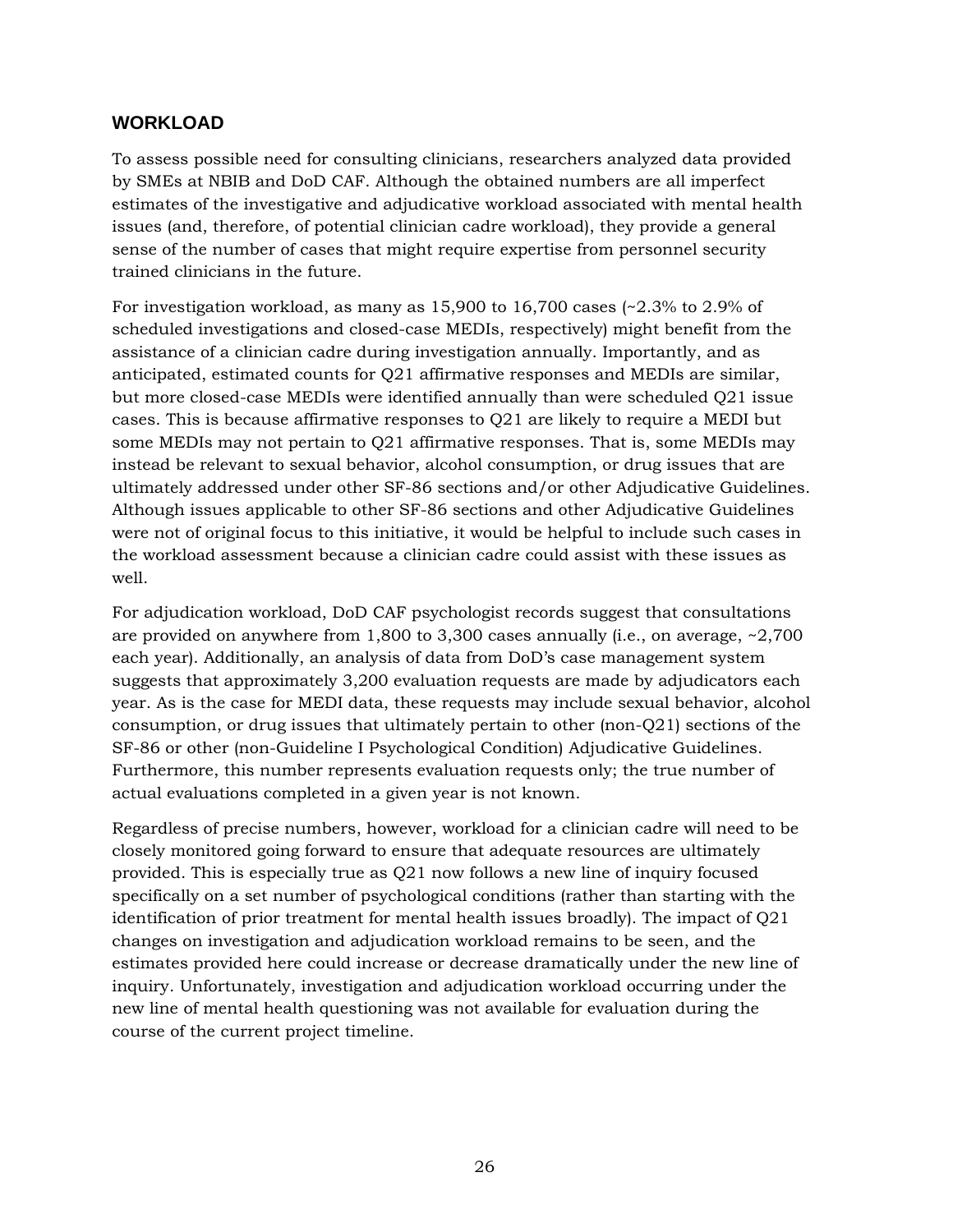# <span id="page-26-0"></span>**TRAINING RESOURCES**

Finally, a review of training resources suggests that some relevant references already exist to help inform a personnel security clinician training program. For example, broad personnel-security-relevant training is available through CDSE, and information from these courses could be leveraged or wholly borrowed for clinician curriculum development. Additionally, DoD CAF psychologists created a useful overview slide deck on how to conduct psychological evaluations for adjudicator personnel security determinations, and the American Psychiatric Association published guidance on providing clinical opinions to investigators for personnel security determination purposes. All three of these resources will be leveraged for future training development purposes.

## <span id="page-26-1"></span>**LIMITATIONS**

The primary limitation of this research effort pertained to the exclusive focus on clinician mental health vetting needs specific to NBIB and centrally adjudicated DoD clearances. Given this, the results do not generalize to other agency personnel security programs. For example, some intelligence agencies already use in-house psychologists to conduct evaluations and may have pre-established protocols for their use. A Phase II study will follow this initiative, which will evaluate whether personnel-security-trained clinician resources are desired by, or even appropriate for, other organizations.

Another study limitation pertains to the new Q21 revision. This revision is likely to affect the workload incurred by clinicians (both amount and type) and could change workload needs considerably. For example, psychological evaluations may increase or decrease in number as a specific few mental health conditions become the sole focus of investigation and adjudication efforts.

Finally, the estimated workload examined here relies on data that are not intended for workload assessments. Because of this, these data represent imperfect approximations of cadre need and should be interpreted as rough estimates only.

#### <span id="page-26-2"></span>**RECOMMENDATIONS**

The following recommendations are designed to address next steps for developing a personnel security clinician training program. These recommendations are drawn from the results of the current initiative in an effort to move toward an implementable solution.

#### <span id="page-26-3"></span>**Conduct a Personnel Security Clinician Job Analysis (Phase II)**

The first step toward establishing a personnel security clinician training solution is to conduct a job analysis that will evaluate the tasks, duties, and responsibilities associated with this role. This effort will be conducted by PERSEREC in FY18 and will convene a working group of SMEs to outline all knowledge, skills, abilities, and other characteristics needed to perform this job. The job analysis will focus on the workload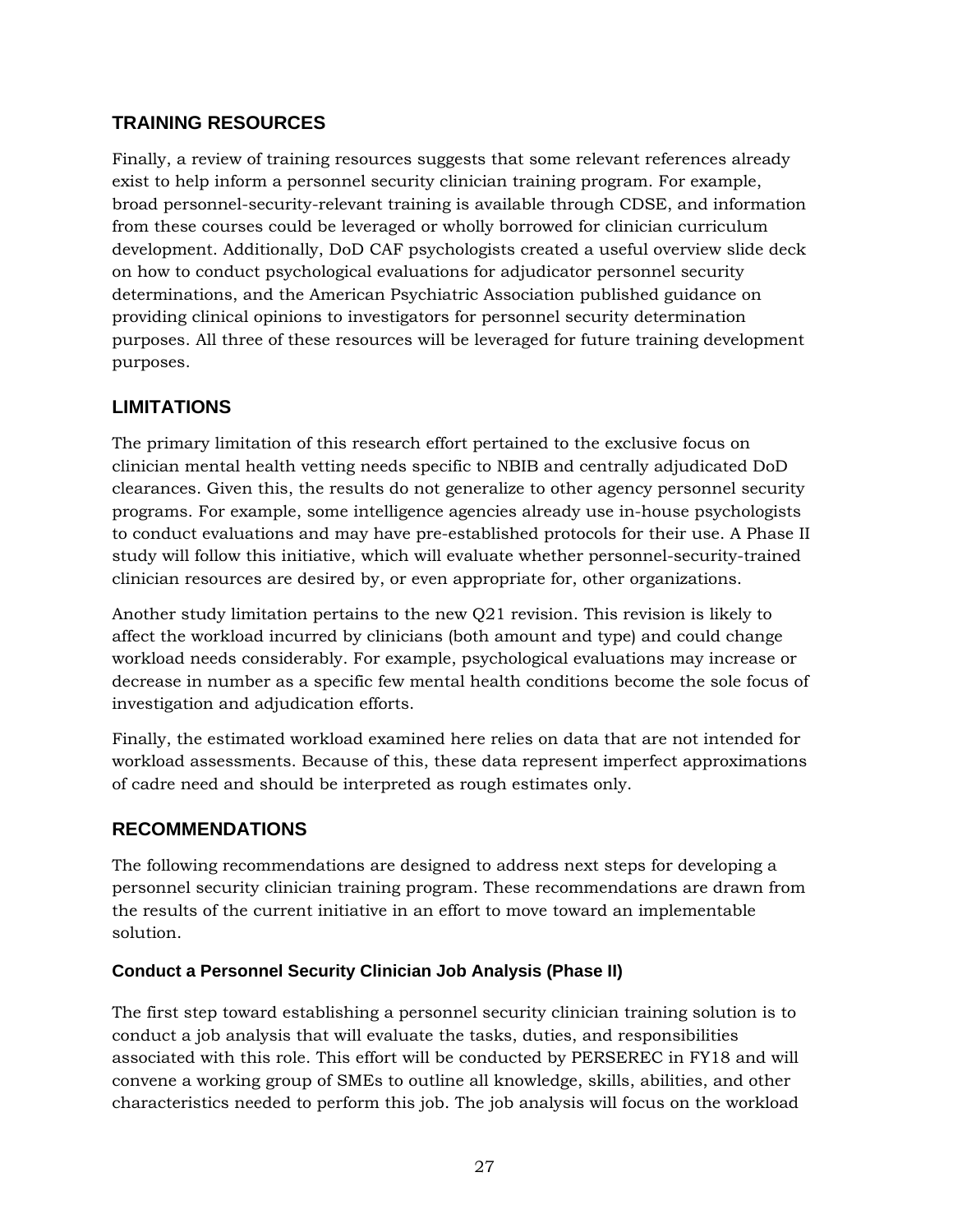related to mental health consultations with investigators and adjudicators, interactions with subject treatment providers, and the completion of psychological evaluations for personnel security vetting purposes. In addition to assessing skills and abilities, the job analysis will include a job description, job specification (identifying qualifications such as education), and job evaluation (determining compensation or wages). Ultimately, the job analysis and associated tasks will provide the concepts, components, and requirements from which to implement a clinician training program.

In addition to the job analysis effort, a personnel security clinician working group can advise on these related activities:

- Investigate any necessary permissions required to incorporate previously identified personnel security trainings into a clinician training program;
- Examine and depict where gaps exist in preexisting training resources (e.g., what information in extant trainings is missing but ultimately essential to a clinician training program), and
- Determine the most efficient course delivery method for the training program (e.g., should it be virtual, face-to-face, mixed-method, distance learning).

#### <span id="page-27-0"></span>**Investigate Implementation Options**

In addition to conducting a formal job analysis that will lay the groundwork for a clinician training program, another important next step is to identify potential implementation procedures and to examine whether this program could or should be leveraged for use across the Federal Government (i.e., to identify shared service capabilities).

Some additional questions that should be answered within the context of this effort include

- Are there any NBIB or DoD policies and practices for working with mental health providers that do not align with the needs of other agencies? Are there any barriers or conditions surrounding use of clinicians in these agencies that are important to understand and account for?
- Who should manage and oversee a clinician training program? That is, where should the clinician training program office be housed? How would investigators and adjudicators ultimately gain access to these consultants?

#### <span id="page-27-1"></span>**Resolve Preexisting Mental Health Vetting Issues and Gaps**

Although the primary study recommendations lend themselves to a job analysis and the consideration of future program logistics, the current research also identified gaps in mental health vetting processes that should be resolved regardless of whether a clinician training program is implemented (some of these gaps reiterate issues discussed in Senholzi et al., 2016). Addressing any of these issues alone would be instrumental to vetting improvement efforts. The following recommendations underscore these problems and identify process solutions: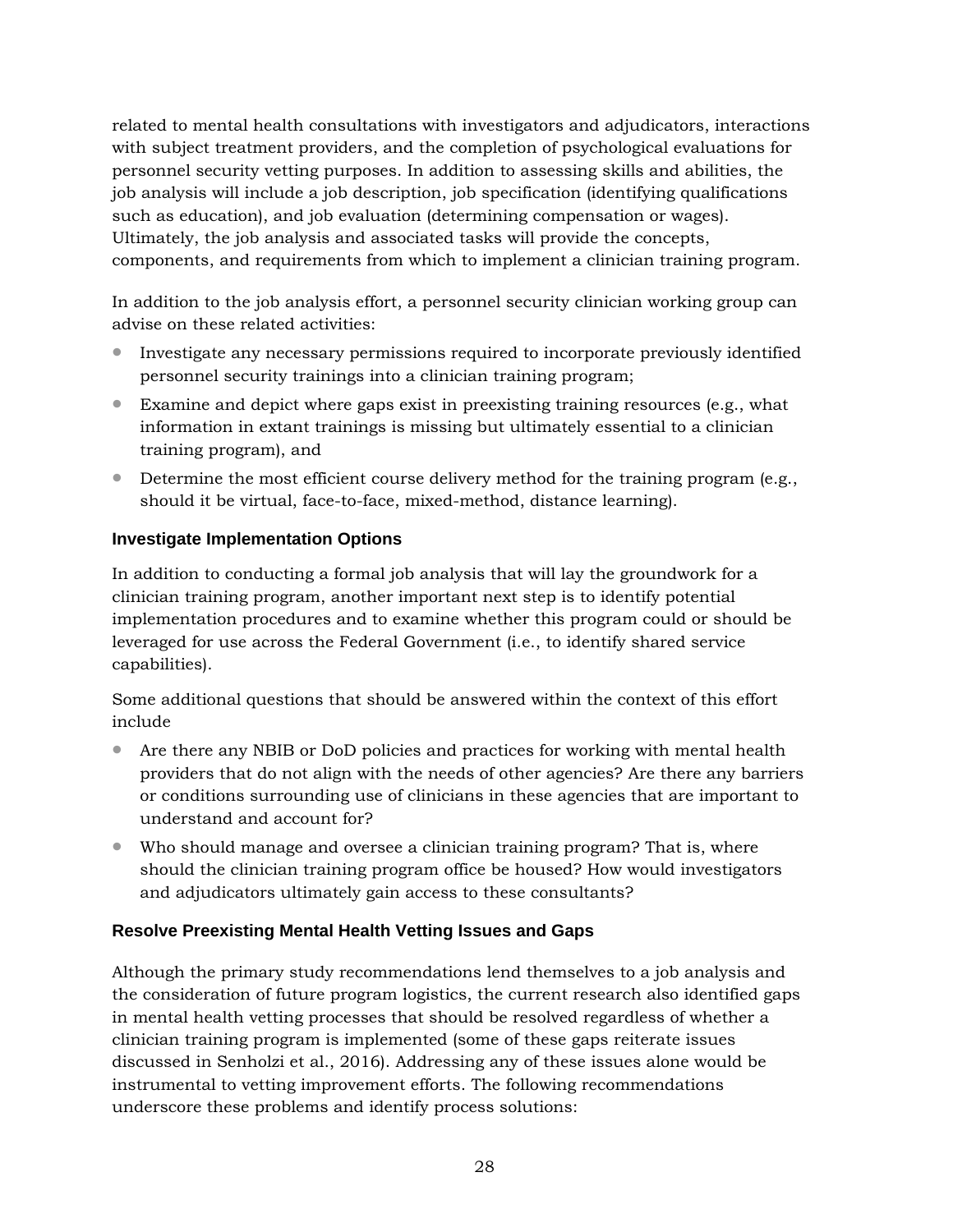- Provide investigators with an updated SF-86 medical release form, which includes elements of the OFI-16A, to be used when contacting mental health providers. As noted elsewhere in this report, the current process can require use of two forms (both the SF-86 HIPAA release and the OFI-16A), which creates and maintains an inefficient information collection process.
- Develop official means for tracking mental health vetting processes. If the operational systems used to conduct these vetting activities collect and record all psychological consultations and evaluations, these data can be used to more accurately identify future workload needs, which will ultimately help staff and maintain a personnel security clinician workforce.
- Work toward the goal of reducing reliance on subject mental health providers for investigation and adjudication practices. These treatment providers were hired by subjects to provide counseling or drug treatment plans and are, therefore, not suited to provide recommendations that can negatively affect employment opportunities. Additionally, these clinicians rarely possess sufficient knowledge of the nexus between personnel security risk and mental health issues and are, for this reason, also ill-suited to assess patients for these purposes. Instead, a personnel security trained cadre of clinicians can stand ready to provide consulting services and psychological evaluations for subjects they do not personally know.
- Reevaluate whether local personnel security managers should be involved in mental health evaluation processes. Rather, a clinician cadre can be tasked to address this need directly by the adjudicating facility. These individuals would be uniquely qualified to produce standardized psychological evaluations for personnel security clearance determinations. Although these in-house resources cannot be operationalized immediately, the long-term goal of a personnel security clinician training program will address this need directly.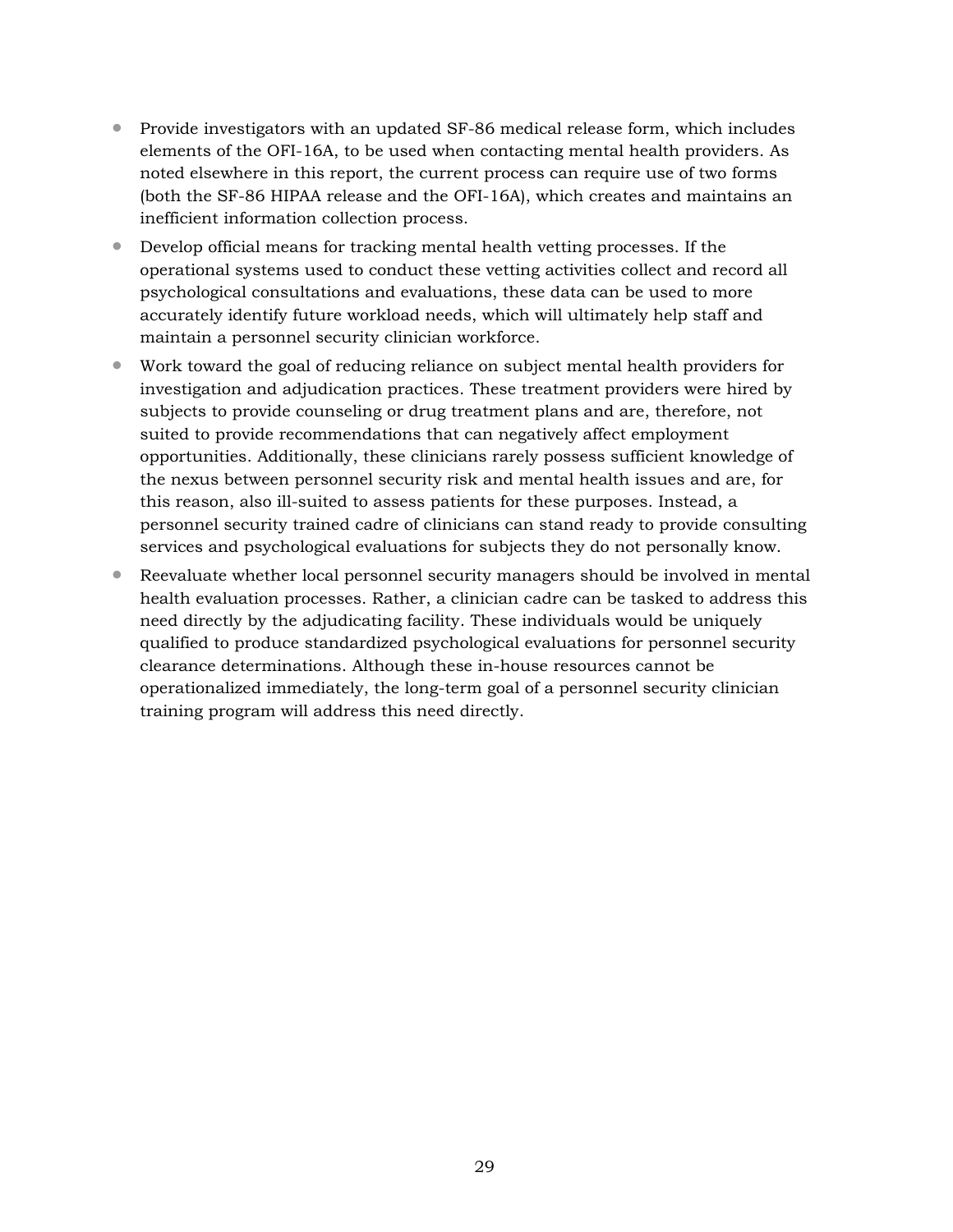#### **REFERENCES**

- <span id="page-29-0"></span>Adjudicative guidelines for determining eligibility for access to classified information. (2005, December 29).
- American Psychiatric Association. (2006). *Psychiatrists' responses to requests for psychiatric information in federal personnel security investigations*. Arlington, VA: Author.
- Center for Development of Security Excellence. (2014). *DoD personnel security APC program maintenance procedures*. Retrieved from http://www.cdse.edu/certification/about.html.
- Center for Development of Security Excellence. (n.d.) *Adjudicator professional certification*. Retrieved September 5, 2017, from http://www.cdse.edu/certification/apc.html.
- Center for Development of Security Excellence. (n.d.) *Personnel security.* (CDSE). Retrieved August 16, 2017 from http://www.cdse.edu/catalog/personnelsecurity.html.
- Department of Defense Task Force on Mental Health. (2007). *An achievable vision: Report of the Department of Defense Task Force on mental health*. Falls Church, VA: Defense Health Board.
- Director of National Intelligence, Office of Personnel Management. (2012). *Federal investigative standards*. Washington, DC: Author.
- Director of National Intelligence. (2017, June 8). *National security adjudicative guidelines* (SEAD 4). Washington, DC: Author.
- Health Insurance Portability and Accountability Act of 1996. (1996). P.L. No.104–191, 110 Stat. 1936 (1996).
- Jaros, S.L., Tadle, D.L., Ciani, D., Senholzi, K.B., & Dickerhoof, R.D. (2017). *Improving mental health reporting practices in between personnel security investigations* (TR17-07). Monterey, CA: Defense Personnel and Security Research Center.
- Lang, E.L., Nelson, L.C., & Hayes, A.J. (2007). *New resources for collecting mental health information* (TR07-05). Monterey, CA: Defense Personnel and Security Research Center.
- National Background Investigations Bureau. (n.d.). Retrieved September 5, 2017, from https://nbib.opm.gov/about-us/our-standards/.
- Office of Personnel Management (2007). *Investigators' handbook*. Washington, DC: Author.
- Senholzi, K.B., Langham, K.M., Smith, C.M., & Shechter, O.G. (2016). *Procedural changes necessary for successful implementation of the revised question 21 of the*